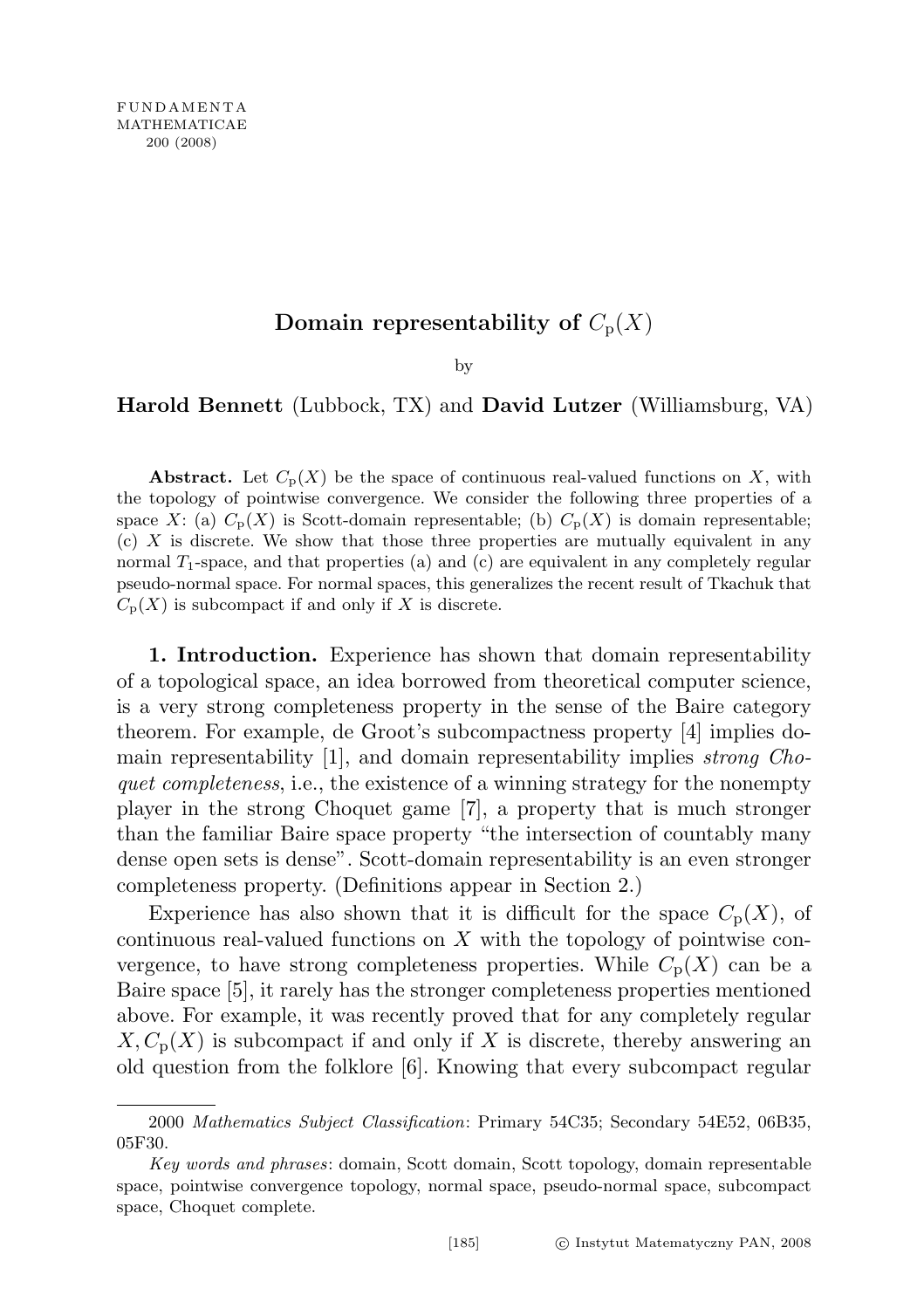space is domain representable and inspired by Tkachuk's methods in [6], we began to ask whether  $C_p(X)$  could be domain representable, except in the trivial case where  $X$  is discrete. In this paper, we settle that question for normal spaces and we generalize the main result of [6] for normal spaces, by proving:

MAIN THEOREM. The following properties of a normal space are equivalent:

- (a)  $C_p(X)$  is Scott-domain representable;
- (b)  $C_p(X)$  is domain representable;
- (c)  $X$  is discrete.

The theorem is proved in Section 3. Normality plays a key role in some of the lemmas used in the proof and we do not know whether our result holds without normality. However, as we prove in the paper's final section, parts (a) and (c) of our main theorem are equivalent in any pseudo-normal, completely regular space.

Throughout this paper, all spaces are at least Hausdorff. We reserve the symbol R for the usual space of real numbers. Cardinals are initial ordinals, and for any ordinal  $\beta$ ,  $|\beta|$  is the first cardinal that is less than or equal to  $\beta$ .

2. Definitions and preliminary results. A particularly good introduction to the use of domain theory is given by Martin, Mislove, and Reed in [8] and we generally follow their terminology and notation. The supremum of a subset S of a partially ordered set  $(P, \subseteq)$  is an upper bound u for S in P that has  $u \sqsubseteq v$  for each upper bound v for S. A nonempty subset  $D \subseteq P$  is directed provided that for each pair  $d_1, d_2 \in D$ , some  $d_3 \in D$ has  $d_1, d_2 \sqsubseteq d_3$ . A partially ordered set is a *directed complete partial order* (dcpo) if each nonempty directed subset of  $P$  has a supremum in  $P$ . In a dcpo, Zorn's lemma shows that for each  $x \in P$ , there is a maximal member of  $p \in P$  with  $x \subseteq p$ , and the set of all maximal members of P is denoted by  $max(P)$ .

Given two elements p, q of a poset  $(P, \subseteq)$ , we define  $p \ll q$  to mean that for any directed set D with  $q \subseteq \text{sup}(D)$ , some  $d \in D$  has  $p \subseteq d$ . For  $p, q \in P$ we use the notations  $\mathcal{Y}(q) = \{x \in P : x \ll q\}$  and  $\mathcal{Y}(p) = \{x \in P : p \ll x\},\$ and the notations  $\uparrow(p) = \{x \in P : p \sqsubseteq x\}$  and  $\downarrow(q) = \{x \in P : x \sqsubseteq q\}.$ 

To say that a poset P is *continuous* means that for each  $p \in P$ , the set  $\mathcal{L}(p)$  is directed and has  $p = \sup(\mathcal{L}(p))$ . A domain is a continuous depo, and a Scott domain is a domain with the additional property that if  $p, q \in P$ and  $\uparrow(p) \cap \uparrow(q) \neq \emptyset$ , then sup $(p, q) \in P$ . The following *Interpolation Lemma* is a key tool in domain theory [8].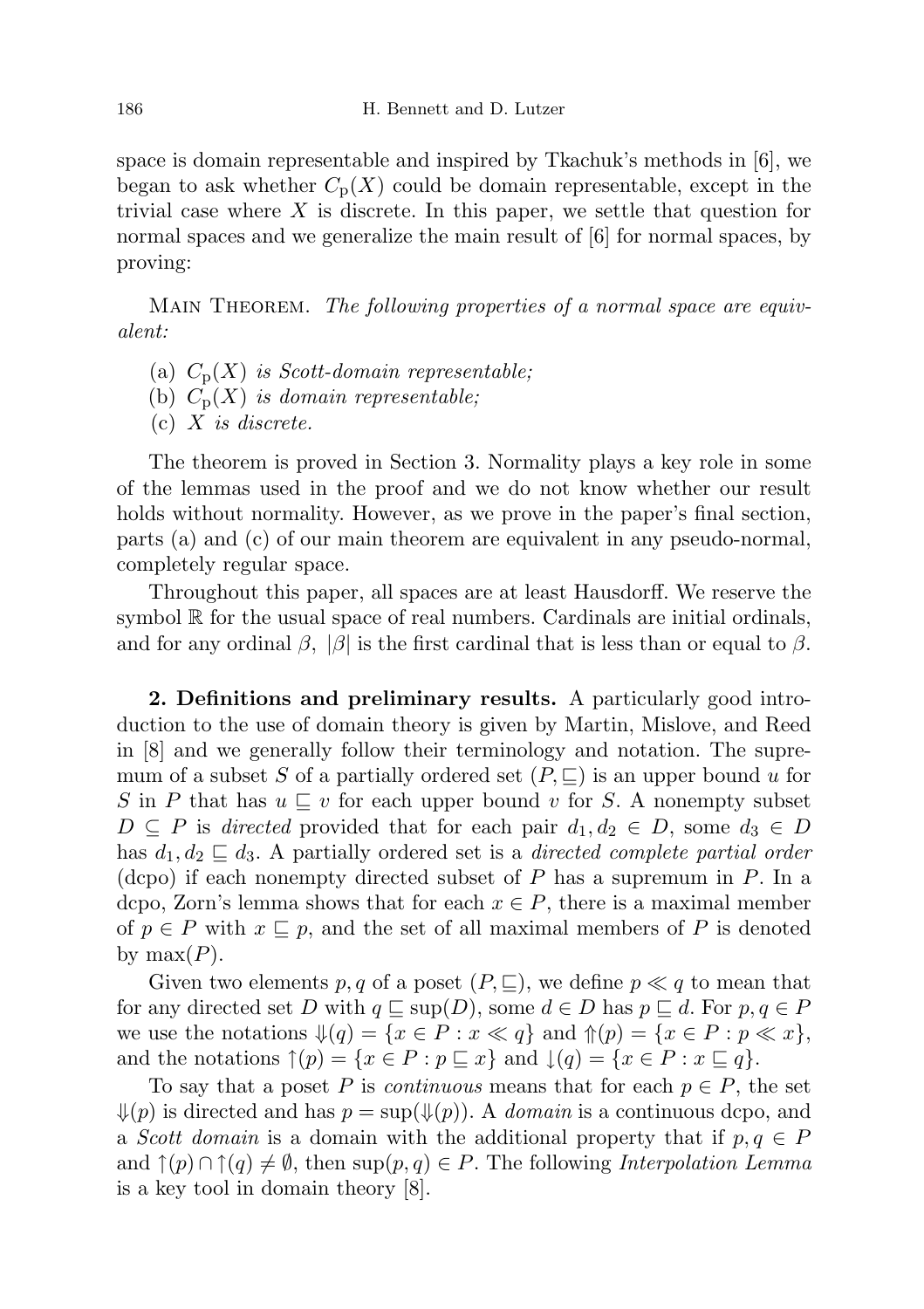LEMMA 2.1. Suppose  $(P, \subseteq)$  is a domain and  $a, c \in P$  with  $a \ll c$ . Then there is some  $b \in P$  with  $a \ll b \ll c$ .

LEMMA 2.2. Suppose  $(P, \subseteq)$  is a domain and  $p, q, r \in P$  with  $p \in \mathcal{P}(q) \cap$  $\Uparrow(r)$ . Then there is an  $s \in P$  with  $p \in \Uparrow(s) \subseteq \Uparrow(q) \cap \Uparrow(r)$  and  $s \ll q$  and  $s \ll r$ .

*Proof.* We note that q and r belong to the directed set  $\mathcal{L}(p)$  so there is some  $s' \in \mathcal{F}(p)$  with  $q, r \subseteq s' \ll p$ . Apply the Interpolation Lemma 2.1 to find some  $s \in P$  with  $s' \ll s \ll p$ .

Given a domain P, the collection  $\{\Uparrow(p): p \in P\}$  is the basis for a topology on  $P$  that is called the *Scott topology*. To say that a topological space X is (Scott-) domain representable means that there is a (Scott) domain  $(P, \subseteq)$  with the property that  $\max(P)$ , topologized using the relative Scott topology of  $P$ , is homeomorphic to  $X$ .

Basic open neighborhoods of a function f in the topology of  $C_p(X)$ have the form  $O(f, S, \varepsilon) = \{g \in C_p(X) : |g(x) - f(x)| < \varepsilon \text{ for all } x \in S\},\$ where  $\varepsilon > 0$  and S is a finite subset of X. Basic open neighborhoods of  $f \in \max(P) = C_p(X)$  have the form  $\mathcal{D}(p) \cap \max(P)$ , where  $p \in P$  and  $p \ll f$ . The interplay of these two kinds of sets will be crucial in the proof of our main theorem.

Suppose we have a completely regular space X and a continuous  $f$ :  $X \to \mathbb{R}$ . It is possible to find a continuous function that agrees with f on S and has pre-assigned values at finitely many other points. More precisely, given any closed set  $S \subseteq X$ , any finite subset  $T = \{y_1, \ldots, y_n\} \subseteq X - S$ , and any sequence  $r_1, \ldots, r_n \in \mathbb{R}$ , there is a continuous  $g: X \to \mathbb{R}$  with  $g(x) = f(x)$  for each  $x \in S$  and  $g(y_k) = r_k$ . In some of the lemmas to be proved in Section 4 below, we need even more. We will have a continuous function  $f: X \to \mathbb{R}$  and a closed set S, and we will want to modify f on a countable, closed, discrete set of points  $\{z_n : n < \omega\} \subseteq X - S$ . As the Tikhonov plank and the space of Problem (5I) in [3] show, complete regularity of  $X$  is not enough to allow us to do that. Therefore, our lemmas will deal with completely regular *pseudo-normal spaces*, i.e., spaces with the property that given two disjoint closed sets  $C, D$ , one of which is countable, there are disjoint open sets  $U, V$  with  $C \subseteq U$  and  $D \subseteq V$ . For such spaces we have:

LEMMA 2.3. Suppose X is completely regular and pseudo-normal. Suppose S is a closed subset of X and that  $u \in C_p(X)$ . If  $\{z_n : n < \omega\} \subseteq X - S$ is a closed, discrete subset of X and if  $\{r_n : n < \omega\}$  is any set of real numbers, then there is a function  $u_1 \in C_p(X)$  with  $u_1(x) = u(x)$  for each  $x \in S$ and  $u_1(z_n) = r_n$ .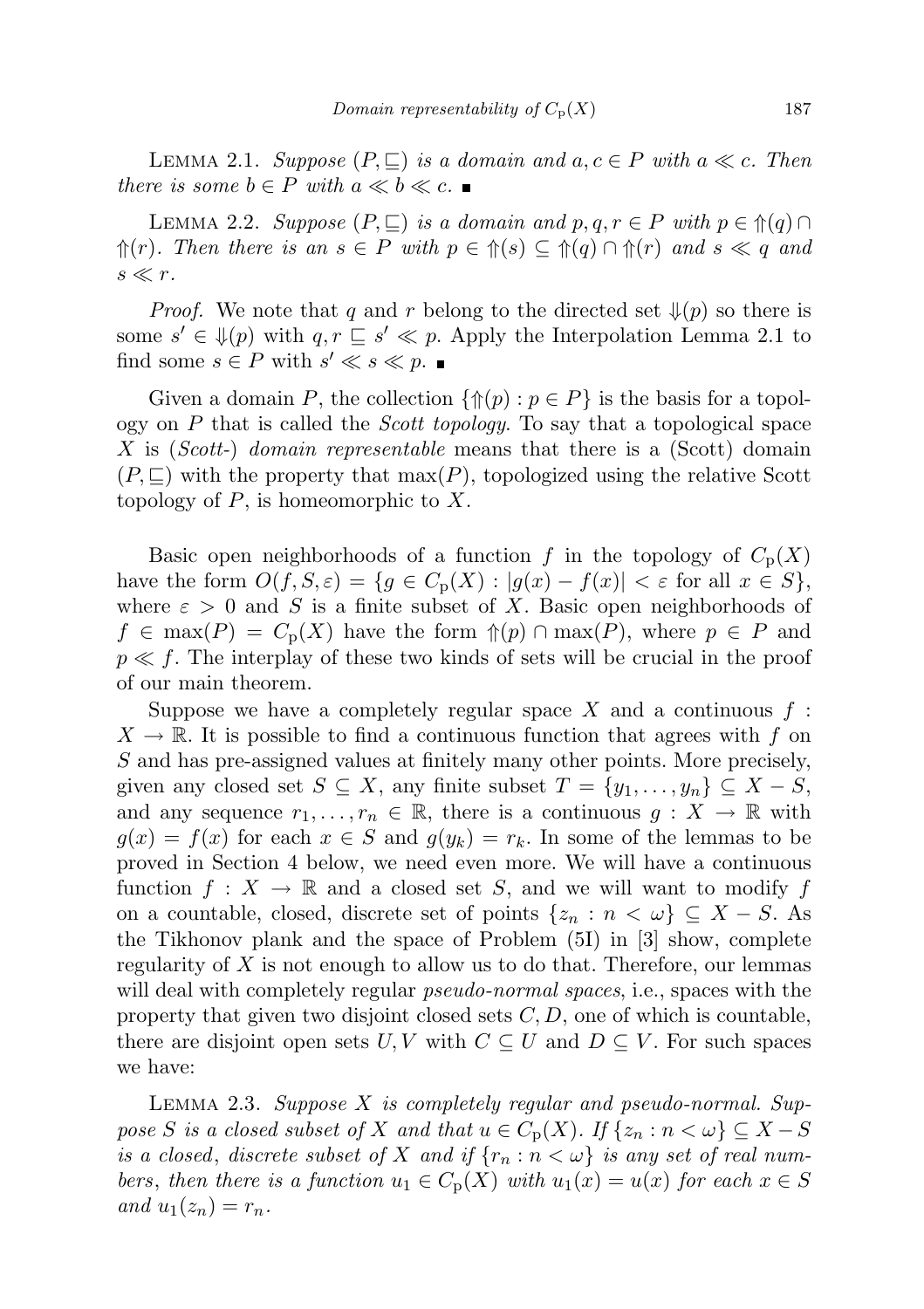*Proof.* Because  $X$  is regular and pseudo-normal, there is a discrete collection  $\{W_n : n < \omega\}$  of open subsets of X with  $z_n \in W_n \subseteq X - S$ . Using complete regularity, for each n find a function  $h_n \in C_p(X)$  with  $h_n(x) = 0$ for each  $x \in X - W_n$  and  $h_n(z_n) = r_n - u(z_n)$ . Because the collection  $\{W_n : n < \omega\}$  is discrete, the function  $h = \sum \{h_n : n < \omega\}$  belongs to  $C_p(X)$ . Hence so does the function  $u_1 = u + h$  and we see that  $u_1$  has the required properties.

Our next result seems to be part of the folklore of domain representability. The heart of the lemma is in Section I-2 of [2].

LEMMA 2.4. Suppose the space  $X_i$  is representable as  $\max(P_i)$  for some (Scott) domain  $(P_i, \subseteq_i)$  for each  $i \in I$ . We may assume that  $min(X_i) \in P_i$ for each  $i \in I$ . Then the coordinatewise ordered product set  $\prod\{P_i : i \in I\}$  is a (Scott) domain and represents the Tikhonov product space  $\prod\{X_i : i \in I\}$ . In particular, for any cardinal  $\kappa$ , the product space  $\mathbb{R}^{\kappa}$  is Scott-domain representable.

*Proof.* Let  $\ll_i$  denote the auxiliary ordering of the poset  $(P_i, \subseteq_i)$ . If  $(P_i, \subseteq_i)$  has a minimum element, call it  $\theta_i$ , and if  $P_i$  does not have a minimum element, add one called  $\theta_i$  lying below every other element of  $P_i$ . Exercise I-2-18 of [2] shows that the set  $P := \prod\{P_i : i \in I\}$  with the coordinatewise partial order  $\subseteq$  is a domain, and it is easy to check that if each  $P_i$  is a Scott domain, then so is  $P$ . A key feature of  $P$  (proved in the previously cited exercise) is that if  $\langle a_i : i \in I \rangle, \langle b_i : i \in I \rangle$  are points of P, then in the auxiliary order  $\ll$  on P, we have

(\*)  $\langle a_i \rangle \ll \langle b_i \rangle$  if and only if  $a_i \ll_i b_i$  for each  $i \in I$  and  $\{i \in I : a_i \neq \theta_i\}$  is finite.

Clearly, there is a natural mapping between  $\max(P)$  and  $\prod{\max(P_i)}$ :  $i \in I$ } =  $\prod\{X_i : i \in I\}$ , and assertion (\*) shows that under that natural mapping, if  $\langle a_i \rangle \in P$ , then  $\frac{\triangleleft}{\triangleleft}(\langle a_i \rangle) \cap \max(P) = \prod \{\frac{\triangleleft}{\triangleleft}a_i \cap X_i : a_i \neq \theta_i\} \times$  $\prod\{X_i : a_i = \theta_i\}.$  Therefore the Scott topology on  $\max(P)$  coincides with the product topology on  $\prod\{X_i : i \in I\}.$ 

Finally, recall that  $\mathbb R$  is locally compact, so that  $\mathbb R$  is Scott-domainrepresentable, and now apply the first part of this lemma to conclude that each product space  $\mathbb{R}^{\kappa}$  is also Scott-domain representable, as claimed.

3. Proof of the main theorem. As announced in Section 1, the main theorem of our paper asserts that for any normal space, the following three properties are equivalent: (a)  $C_p(X)$  is Scott-domain representable; (b)  $C_p(X)$  is domain representable; (c) X is discrete. Clearly, (a) implies (b). Also, (c) implies (a) because if X is discrete, then  $C_p(X)$  is the full topological product space  $\mathbb{R}^X$ , which is known to be Scott-domain representable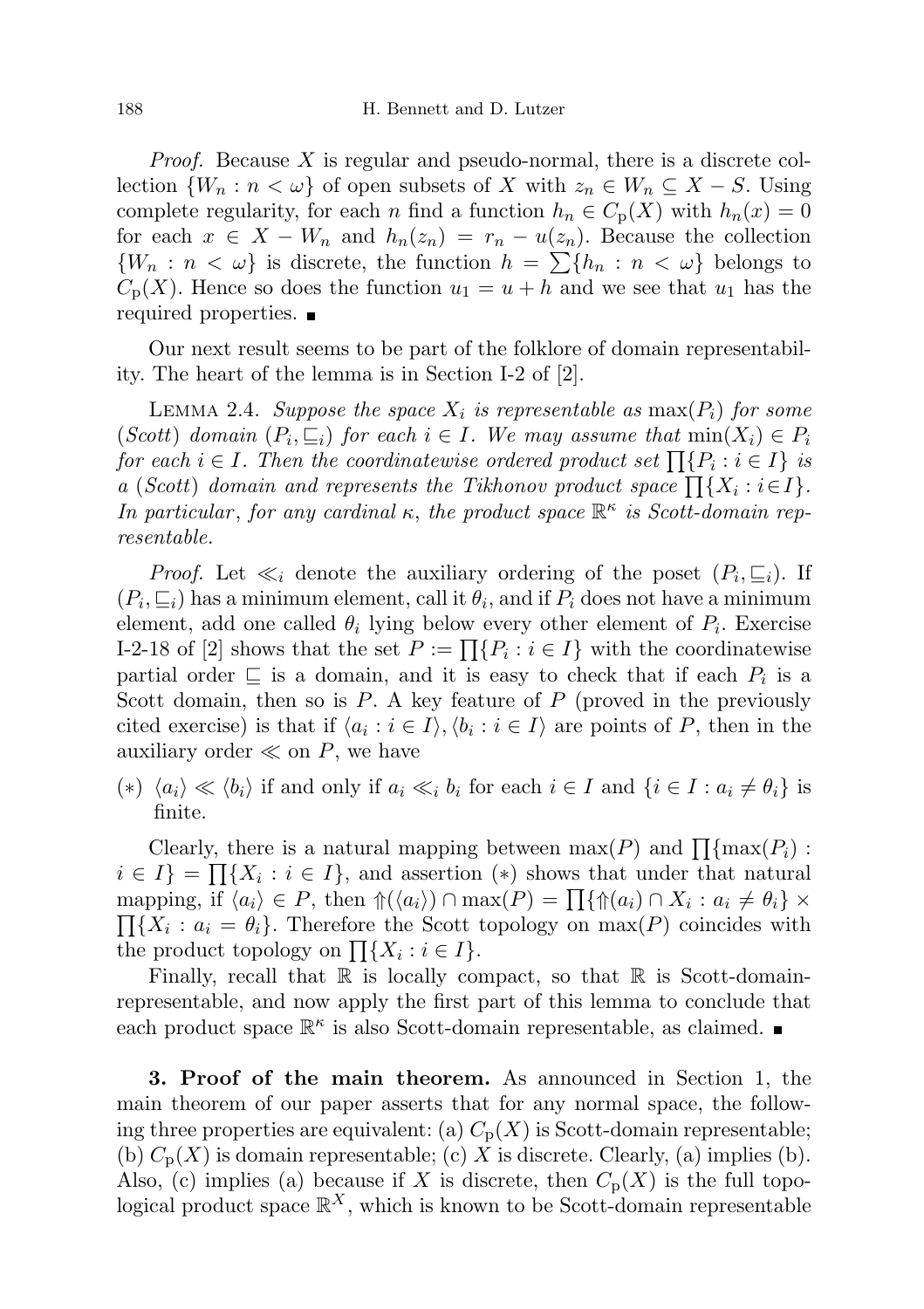by Lemma 2.4. Therefore it suffices to prove that (b) implies (c). Our proof will quote a sequence of lemmas whose proofs appear in the next section of the paper.

For contradiction, suppose X is not discrete and yet  $C_p(X)$  is domain representable using a domain  $(P, \subseteq)$ . Because X is not discrete, there are nonclosed subsets of X. Let  $\kappa$  be the least cardinal of a nonclosed subset of X. Then any subset of X with cardinality  $\lt \kappa$  is closed and discrete, and Lemma 4.1 shows that  $\kappa > \omega$ . Fix a subset  $Y \subseteq X$  that has cardinality  $\kappa$ and is not closed in X. Fix  $z \in \text{cl}(Y) - Y$ . Well order Y as  $Y = \{y_\alpha : \alpha < \kappa\}.$ 

Because  $(P, \subseteq)$  is a domain that represents  $C_p(X)$ , we know that when  $\max(P)$  is endowed with the relative Scott topology,  $\max(P)$  is homeomorphic to  $C_p(X)$ . We will abuse notation and write max $(P) = C_p(X)$ .

We will say that a 4-tuple  $(\beta, D, E, S)$  is acceptable if

- (A1)  $\beta$  is an ordinal with  $\beta < \kappa$ ,  $D \cup E \subset P$ , and  $\{z\} \cup \{y_\alpha : \alpha < \beta\} \subseteq$  $S \subseteq X;$
- $(A2)$   $|D \cup E \cup S| \leq \max(|\beta|, \omega);$
- $(A3)$  D and E are both bounded subsets of P;
- (A4) if  $d \in D$  (respectively  $e \in E$ ) then some  $\hat{d} \in D$  has  $d \ll \hat{d}$  (resp., some  $\widehat{e} \in E$  has  $e \ll \widehat{e}$ );
- (A5) if  $u_1, u_2 \in \max(P) = C_p(X)$  with  $D \subseteq \downarrow(u_1) \cap \downarrow(u_2)$  (respectively, with  $E \subseteq \downarrow (u_1) \cap \downarrow (u_2)$ , then  $u_1(x) = u_2(x)$  for each  $x \in S$ ;
- (A6) if  $u_1, u_2 \in \max(P)$  with  $D \subseteq \downarrow(u_1)$  (respectively, with  $E \subseteq \downarrow(u_1)$ ) and if  $u_2(x) = u_1(x)$  for each  $x \in S$ , then  $D \subseteq \downarrow (u_2)$  (resp.,  $E \subseteq \downarrow(u_2)$ ;
- (A7) if  $u, v \in \max(P)$  have  $D \subseteq \mathcal{L}(u)$  and  $E \subseteq \mathcal{L}(v)$ , then  $u(z)+v(z)=1$ (where z is the limit point of Y chosen above), and if  $x \in S - \{z\}$ , then  $u(x) + v(x) = 0$ .

We will say that an acceptable 4-tuple  $(\beta, D, E, S)$  is fully acceptable provided the sets  $D$  and  $E$  are *directed* subsets of  $P$ . Recall that any directed subset of a domain  $P$  is a bounded subset of  $P$ . Consequently, as the names suggest, any fully acceptable 4-tuple is also an acceptable 4-tuple. Because constructing directed sets, rather than just bounded sets, is a challenge, we will need both of these ideas in our paper.

Let  $\Psi$  denote the collection of all fully acceptable 4-tuples and partially order  $\Psi$  by the rule that  $(\beta_1, D_1, E_1, S_1) \preceq (\beta_2, D_2, E_2, S_2)$  if and only if either  $(\beta_1, D_1, E_1, S_1) = (\beta_2, D_2, E_2, S_2)$  or else  $\beta_1 < \beta_2$  and  $D_1 \subseteq D_2$ ,  $E_1 \subseteq E_2$ , and  $S_1 \subseteq S_2$ . Corollary 4.6 shows that there is a fully acceptable 4-tuple  $(1, D^*, E^*, S^*)$ . Hence  $\Psi \neq \emptyset$ . The Hausdorff Maximal Principle then yields a maximal chain  $\Phi \subseteq \Psi$ .

Let  $I = \pi_1[\Phi]$ , and write  $\Phi = \{(\beta, D_\beta, E_\beta, S_\beta) : \beta \in I\}$ . Then by Lemma 4.7 we know that *I* is cofinal in  $\kappa$ . Let  $D = \bigcup \{D_\beta : \beta \in I\}, E = \bigcup \{E_\beta : \beta \in I\}$ .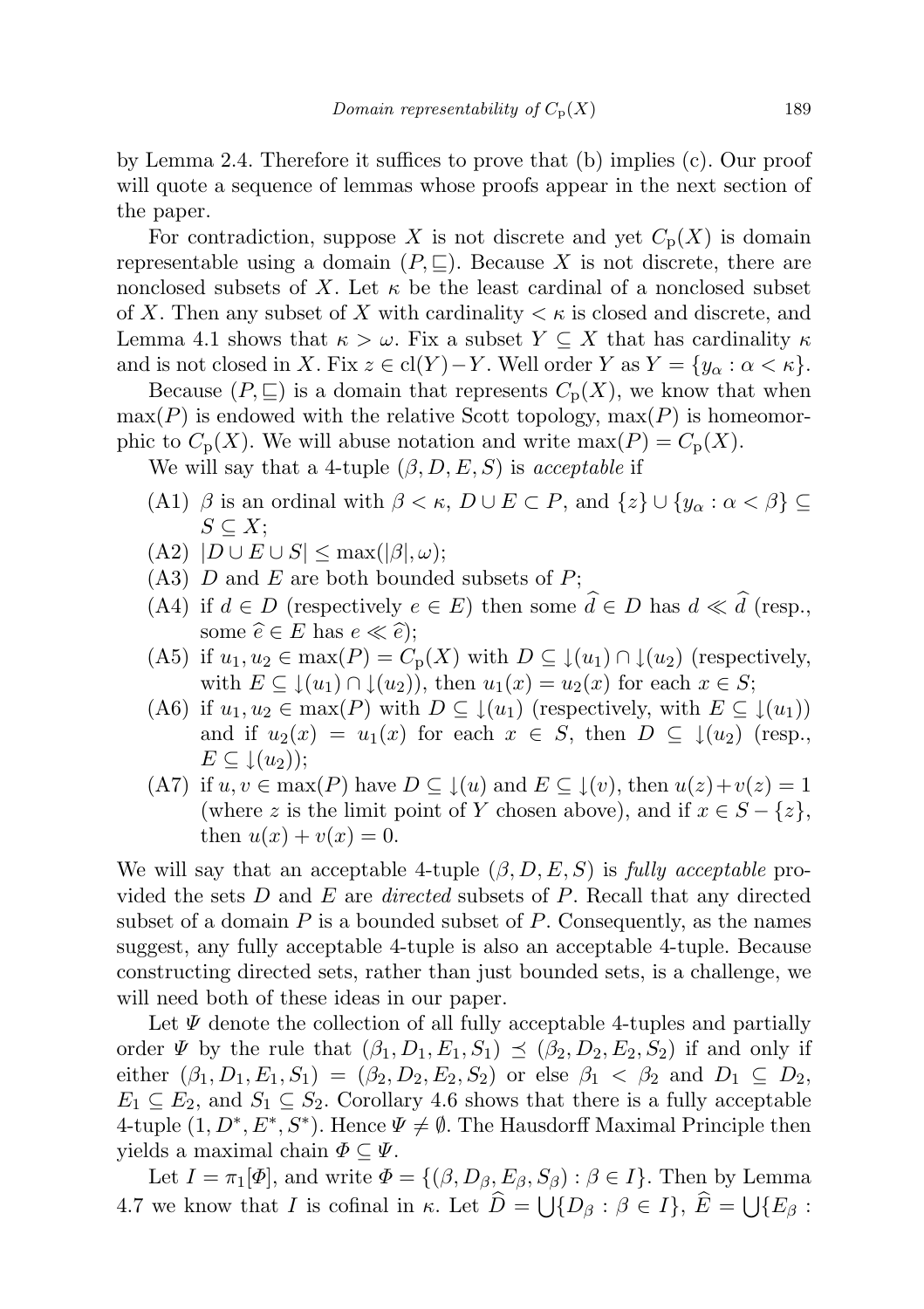$\beta \in I$  and  $S = \bigcup \{S_{\beta} : \beta \in I\}$ . Then D and E are directed subsets of P, because each is the union of a chain of directed subsets of P. Therefore  $\text{sup}(\widehat{D})$  and  $\text{sup}(\widehat{E})$  exist in P, so there are elements  $u, v \in \max(P) = C_{p}(X)$ with  $\widehat{D} \subseteq \downarrow(u)$  and  $\widehat{E} \subseteq \downarrow(v)$ .

Consider any  $y_{\alpha} \in Y$ . Because I is cofinal in  $\kappa$  we may choose  $\beta \in I$ with  $\alpha < \beta$ . Then  $y_{\alpha} \in S_{\beta}$ . Because  $D_{\beta} \subseteq \widehat{D} \subseteq \{u\}$  and  $E_{\beta} \subset \widehat{E} \subseteq \{v\}$ , property (A7) of the fully acceptable 4-tuple  $(\beta, D_{\beta}, E_{\beta}, S_{\beta})$  guarantees that  $u(y_\alpha)+v(y_\alpha)=0$  because  $\alpha<\kappa$ . At the same time, we have  $u(z)+v(z)=1$ and that is impossible because  $u + v$  is continuous and z is a limit point of the set  $Y = \{y_\alpha : \alpha < \kappa\}$ . Therefore, modulo proving the lemmas used above, our main theorem is established.

4. Lemmas for the main theorem. This section is devoted to a series of results that combine to give the lemmas used in the proof of our main theorem in the previous section. Some of the lemmas are proved under the hypothesis that X is completely regular and pseudo-normal (see Section 2) and the lemmas proved under this weaker hypothesis will be used in our paper's final section. Several of our lemmas, however, seem to require the full power of normality, which accounts for the hypothesis of normality in the main theorem stated in Section 1.

All lemmas in this section use the notation developed in Sections 2 and 3. Our first lemma is a baby version of the arguments used later in this section, and it might be helpful for the reader to see what happens without all of the general machinery to be developed later.

LEMMA 4.1. If X is completely regular and  $C_p(X)$  is domain representable, then every countable subset of X is closed. Hence  $\kappa > \omega$ .

*Proof.* Let  $(P, \subseteq)$  be a domain that represents  $C_p(X)$ . Suppose there is a countable subset  $Y = \{y_n : n < \omega\}$  of X that is not closed. Let  $z \in \text{cl}(Y) - Y$ . Because X is completely regular, there is a function  $u_0 \in$  $C_p(X)$  with  $u_0(y_0) = 0$  and  $u_0(z) = 1$ . The set  $O(u_0, \{y_0, z\}, 1)$  is a neighborhood of  $u_0$  in  $C_p(X) = \max(P)$ . Then there is a point  $p_0 \in P$  with  $u_0 \in \mathcal{m}(p_0) \cap \max(P) \subseteq O(u_0, \{y_0, z\}, 1)$ . There is a finite set  $S_0 \subseteq X$  and a number  $\varepsilon_0 \in (0,1)$  with  $u_0 \in O(u_0, S_0, \varepsilon_0) \subseteq \mathcal{D}(u_0, \{y_0, z\}, 1)$ . Then  $\{y_0, z\} \subseteq S_0$ . Because X is completely regular, there is a function  $v_0 \in C_p(X)$  with  $v_0(z) = 0$  and  $v_0(x) = -u_0(x)$  for all  $x \in S_0 - \{z\}$ . Then  $O(v_0, S_0, \varepsilon_0)$  is a neighborhood of  $v_0$  in  $C_p(X) = \max(P)$  so there is a  $q_0 \in P$ with  $v_0 \in \hat{\mathcal{T}}(q_0) \cap \max(P) \subseteq O(v_0, S_0, \varepsilon_0)$ . Find a finite set  $T_0$  and a positive  $\eta_0$  with  $O(v_0, T_0, \eta_0) \subseteq \mathcal{P}((q_0) \cap \max(P) \subseteq O(v_0, S_0, \varepsilon_0)$ . Then  $S_0 \subseteq T_0$  and  $\eta_0 \leq \varepsilon_0$ .

Because  $X$  is completely regular and  $T_0$  is finite, there is a function  $u_1 \in C_p(X)$  with  $u_1(x) = u_0(x)$  for each  $x \in S_0$  and  $u_1(x) = -v_0(x)$  for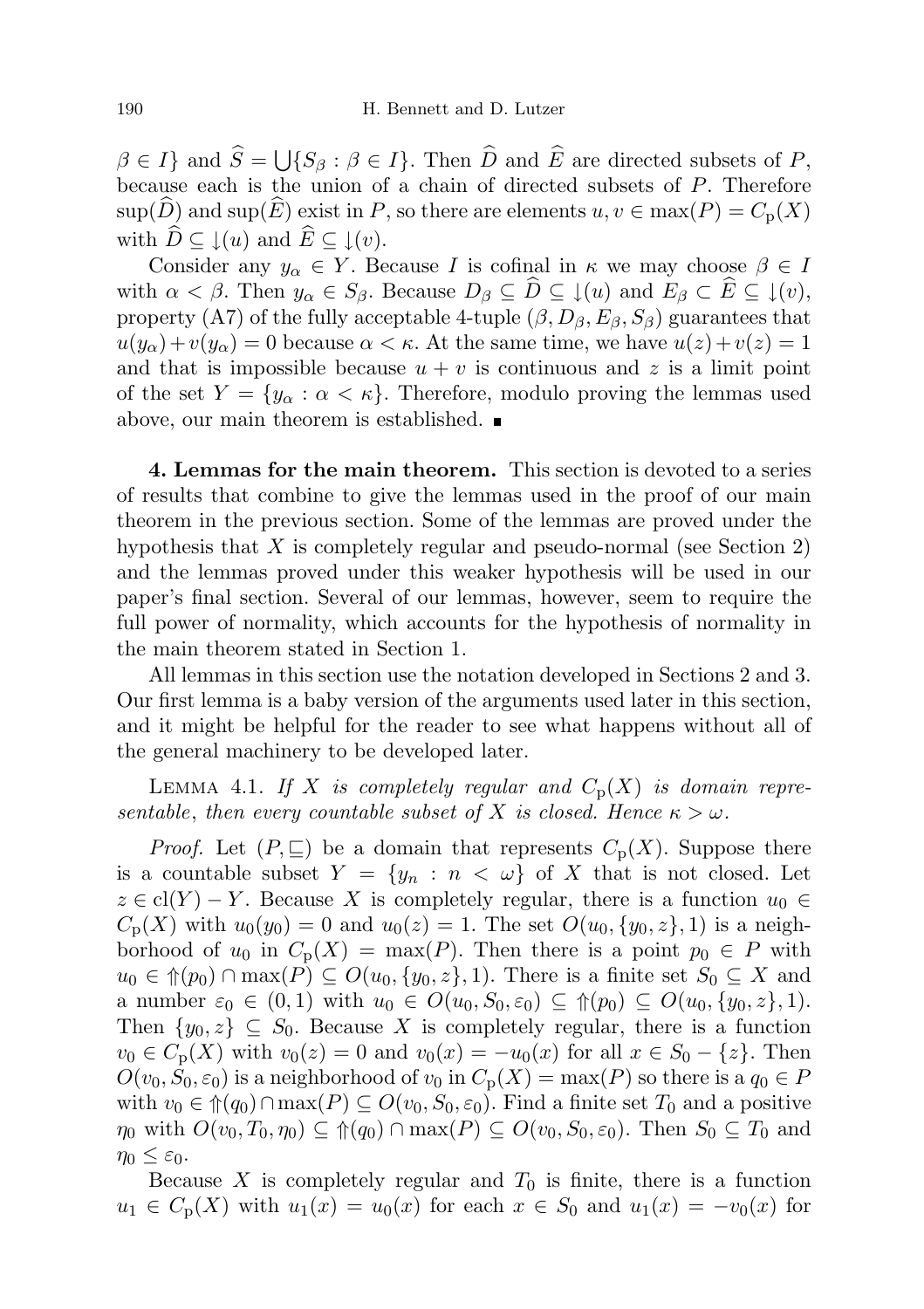each  $x \in T_0 - S_0$ . Because  $S_0 \subseteq T_0$  and  $\eta_0 \leq \varepsilon_0$  we have

$$
O(u_1, T_0, \eta_0) \subseteq O(u_1, S_0, \varepsilon_0) = O(u_0, S_0, \varepsilon_0) \subseteq \mathcal{p}(p_0)
$$

so that we can find some  $p_1 \in P$  with  $u_1 \in \mathcal{F}(p_1) \cap \max(P) \subseteq O(u_1, T_0, \eta_0) \subseteq$  $\Uparrow(p_0)$ . Lemma 2.2 allows us to assume that  $p_0 \ll p_1$ . Next we find a finite set  $S_1$  and a number  $\varepsilon_1 \in (0, 2^{-1})$  with  $O(u_1, S_1, \varepsilon_1) \subseteq \mathcal{P}(p_1) \cap \max(P) \subseteq$  $O(u_1, T_0, \eta_0)$ . Then  $T_0 \subseteq S_1$  and  $\varepsilon_1 \leq \eta_0$ . In addition, we may expand the set  $S_1$  if necessary to ensure that  $y_1 \in S_1$ .

Because X is completely regular, there is a function  $v_2 \in C_p(X)$  such that  $v_2(x) = v_1(x)$  if  $x \in T_0$  and with  $v_2(x) = -u_1(x)$  for each  $x \in S_1 - T_0$ . Then there is some  $q_1 \in P$  with  $v_1 \in \hat{\mathcal{T}}(q_1) \cap \max(P) \subseteq O(v_1, S_1, \varepsilon_1) \subseteq$  $O(v_0, T_0, \eta_0) \subseteq \mathcal{L}(q_0)$ . Lemma 2.2 allows us to assume that  $q_0 \ll q_1$ . Then there is a finite set  $T_1$  and a positive  $\eta_1$  with  $O(v_1, T_1, \eta_1) \subseteq \mathcal{M}(q_1) \cap \max(P) \subseteq$  $O(v_1, S_1, \varepsilon_1)$  so that  $S_1 \subseteq T_1$  and  $\eta_1 \leq \varepsilon_1$ . Note that if  $x \in S_1$  with  $x \neq z$ , then  $u_1(x) + v_1(x) = 0$ , while  $u_1(z) + v_1(z) = 1$ .

This recursion continues, producing a sequence of finite sets  $\{y_0, z\} \subseteq$  $S_0 \subseteq T_0 \subseteq S_1 \subseteq T_1 \subseteq \cdots$  with  $y_k \in S_k$ , functions  $u_k, v_k \in C_p(X)$ , elements  $p_0 \ll p_1 \ll \cdots$  and  $q_0 \ll q_1 \ll \cdots$  of the domain P, and positive numbers  $\eta_k \leq \varepsilon_k < 2^{-k}$  with  $O(u_k, S_k, \varepsilon_k) \subseteq \Uparrow(p_k) \cap \max(P)$  and  $O(v_k, T_k, \eta_k) \subseteq$  $\mathcal{L}(q_k)$ . The sets  $\{p_k : k < \omega\}$  and  $\{q_k : k < \omega\}$  are directed subsets of P and therefore have suprema in P. Therefore there exist  $u_*, v_* \in \max(P) =$  $C_p(X)$  with  $p_k \ll p_{k+1} \sqsubseteq u_*$  and  $q_k \ll q_{k+1} \sqsubseteq v_*$  for each k. Hence  $u_* \in$  $\mathcal{L}(p_k) \subseteq O(u_k, S_k, \varepsilon_k)$  for each k so that if  $j \geq k$  and  $x \in S_k$ , then  $|u_*(x)$  $u_k(x) = |u_*(x) - u_j(x)| < 2^{-j}$ . Consequently,  $u_*(x) = u_k(x)$  whenever  $x \in S_k$ . Similarly,  $v_*(x) = v_k(x)$  whenever  $x \in S_k$ . Therefore,  $u_*(z) + v_*(z) = 1$ , while  $u_*(x) + v_*(x) = 0$  whenever  $x \in S_k - \{z\}$ . But then  $y_k \in S_k$  gives  $u_*(y_k) + v_*(y_k) = 0$  for every k, while  $u_*(z) + v_*(z) = 1$ . That is impossible because  $u_* + v_* \in C_p(X)$  and  $z \in \text{cl}(\{y_k : k < \omega\})$ .

Our next three lemmas show how to extend an acceptable 4-tuple in various ways. In combination, they show how to extend any fully acceptable 4-tuple to a larger fully acceptable 4-tuple.

LEMMA 4.2. Suppose  $X$  is completely regular and pseudo-normal and that  $(\beta, D, E, S)$  is an acceptable 4-tuple. Then there is an acceptable 4-tuple  $(\beta + 1, D^+, E^+, S^+)$  with  $D \subseteq D^+, E \subseteq E^+,$  and  $S \subseteq S^+$ .

*Proof.* We know that  $\beta < \kappa$  so that  $|\beta| \leq \beta < \kappa = |\kappa|$ , and that  $y_{\alpha} \in S$  whenever  $\alpha < \beta$ . If  $y_{\beta} \in S$ , then  $(\beta + 1, D, E, S)$  is the required acceptable 4-tuple, so assume  $y_\beta \notin S$ . Because D and E are bounded subsets of P, we fix any  $u_0, v_0 \in \max(P)$  with  $D \subseteq \{(u_0) \text{ and } E \subseteq \{(v_0)\}\text{.}$  Let  $f_0 = u_0$ . Then  $O(f_0, \{z, y_\beta\}, 1)$  is a neighborhood of  $f_0$  in  $C_p(X) = \max(P)$ so there is some  $p_0 \in P$  with  $f_0 \in \hat{\mathcal{T}}(p_0) \cap \max(P) \subseteq O(f_0, \{y_\beta, z\}, 1)$ . There is a finite set  $S_0 \subseteq X$  and some  $\varepsilon_0 < 2^0$  with  $O(f_0, S_0, \varepsilon_0) \subseteq \mathcal{P}(p_0) \cap$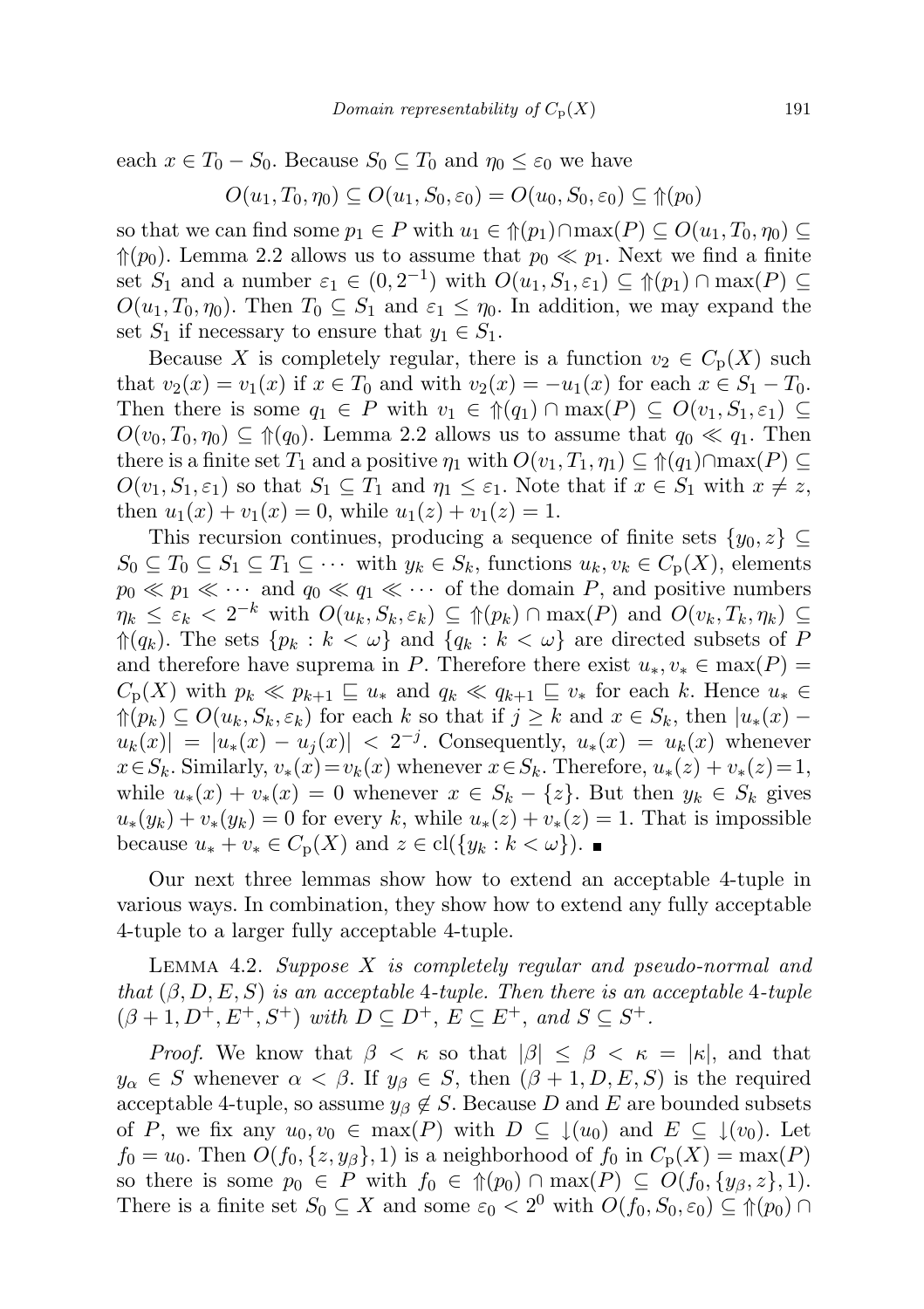$\max(P) \subseteq O(f_0, \{y_\beta, z\}, 1)$ . Then  $\{y_\beta, z\} \subseteq S_0$  and  $\varepsilon_0 \leq 1$ . Next we use complete regularity of X to modify  $v_0$  on the finite set  $S_0 - S$ . Because  $|S_0 \cup S| < \kappa$ ,  $S_0 \cup S$  is closed discrete. Then there is a function  $g_0 \in C_{\text{p}}(X)$ with  $g_0(x) = v_0(x)$  whenever  $x \in S$  and  $g_0(x) = -f_0(x)$  if  $x \in S_0 - S$ . Then  $O(g_0, S_0, \varepsilon_0)$  is a neighborhood of  $g_0$  so there is a  $q_0 \in P$  with  $g_0 \in \mathbb{R}$  $\hat{\phi}(q_0) \cap \max(P) \subseteq O(g_0, S_0, \varepsilon_0)$ . Find a finite set  $T_0$  and a positive  $\eta_0$  with  $O(g_0, T_0, \eta_0) \subseteq \mathcal{D}(g_0) \cap \max(P) \subseteq O(g_0, S_0, \varepsilon_0)$ . It follows that  $S_0 \subseteq T_0$  and  $\eta_0 \leq \varepsilon_0$ . Note that if  $x \in (S \cup S_0) - \{z\}$  then  $u_0(x) + v_0(x) = 0$  while  $u_0(z) + v_0(z) = 1.$ 

We will use a recursive construction. Suppose  $k > 0$  and for  $0 \leq i < k$  we have finite sets  $S_i$  and  $T_i$ , positive numbers  $\varepsilon_i$  and  $\eta_i$ , and elements  $p_i, q_i \in P$ that satisfy:

- $(R1) \{y_{\beta}, z\} \subseteq S_0 \subseteq T_0 \subseteq \cdots \subseteq S_{k-1} \subseteq T_{k-1};$
- (R2)  $p_i \ll p_j$  and  $q_i \ll q_j$  whenever  $0 \leq i < j < k$ ;
- (R3)  $\eta_i \leq \varepsilon_i < 2^{-i}$  whenever  $0 \leq i < k$ ;
- (R4) if  $0 \leq i < j < k$  then  $f_i(x) = f_i(x)$  for all  $x \in S_i$  and  $g_i(x) = g_i(x)$ for all  $x \in T_i$ ;
- $(R5)$   $O(f_i, S_i, \varepsilon_i) \subseteq \mathcal{m}(p_i) \cap \max(P) \subseteq O(f_i, T_{i-1}, \eta_{i-1})$  and  $O(g_i, T_i, \eta_i)$  $\subseteq \mathcal{m}(q_i) \cap \max(P) \subseteq O(g_i, S_i, \varepsilon_i)$  whenever  $0 \leq i < k;$
- (R6) if  $x \in S_i \{z\}$  then  $f_i(x) + g_i(x) = 0$ , and  $f_i(z) + g_i(z) = 1$ ;
- (R7) if  $i < j < k$  and  $x \in S_k$ , then  $f_i(x) = f_i(x)$  and  $g_i(x) = g_i(x)$ .

Using complete regularity of X, we define  $f_k$  by modifying  $f_{k-1}$  on the set  $T_{k-1}-(S\cup S_{k-1})$ . Because  $|T_{k-1}\cup S|<\kappa$ , the set  $T_{k-1}\cup S$  is closed discrete. Therefore there is some  $f_k \in C_p(X)$  with  $f_k(x) = f_{k-1}(x)$  if  $x \in S \cup S_{k-1}$ , and  $f_k(x) = -g_{k-1}(x)$  if x is in the finite set  $T_{k-1} - (S \cup S_{k-1})$ . Then

$$
O(f_k, T_{k-1}, \eta_{k-1}) \subseteq O(f_k, S_{k-1}, \varepsilon_{k-1}) = O(f_{k-1}, S_{k-1}, \varepsilon_{k-1}) \subseteq \Uparrow(p_{k-1})
$$

because  $S_{k-1} \subseteq T_{k-1}$  and  $\eta_{k-1} \leq \varepsilon_{k-1}$ . Therefore we can find some  $p_k \in P$ with

$$
f_k \in \Uparrow(p_k) \cap \max(P) \subseteq O(f_k, T_{k-1}, \eta_{k-1}) \subseteq \Uparrow(p_{k-1}).
$$

Lemma 2.2 allows us to choose  $p_k$  with  $p_{k-1} \ll p_k$ . Then there is a finite set  $S_k \subseteq X$  and a number  $\varepsilon_k \in (0, 2^{-k})$  with  $O(f_k, S_k, \varepsilon_k) \subseteq \Uparrow(p_k)$ . Note that  $T_{k-1} \subseteq S_k$  and  $\varepsilon_k \leq \eta_{k-1}$ .

We use complete regularity of X to find some  $g_k \in C_p(X)$  with the property that for  $x \in S \cup T_{k-1}$ ,  $g_k(x) = g_{k-1}(x)$  and if x is in the finite set  $S_k - (S \cup T_{k-1})$  then  $g_k(x) = -f_k(x)$ . Then  $g_k(z) + f_k(z) = 1$  and  $g_k(x) + f_k(x) = 0$  for each  $x \in (S \cup S_k) - \{z\}$ . Because  $T_{k-1} \subseteq S_k$  and  $\varepsilon_k \leq \eta_{k-1}$ , we have

$$
O(g_k, S_k, \varepsilon_k) \subseteq O(g_k, T_{k-1}, \eta_{k-1}) = O(g_{k-1}, T_{k-1}, \eta_{k-1}) \subseteq \Uparrow (q_{k-1}),
$$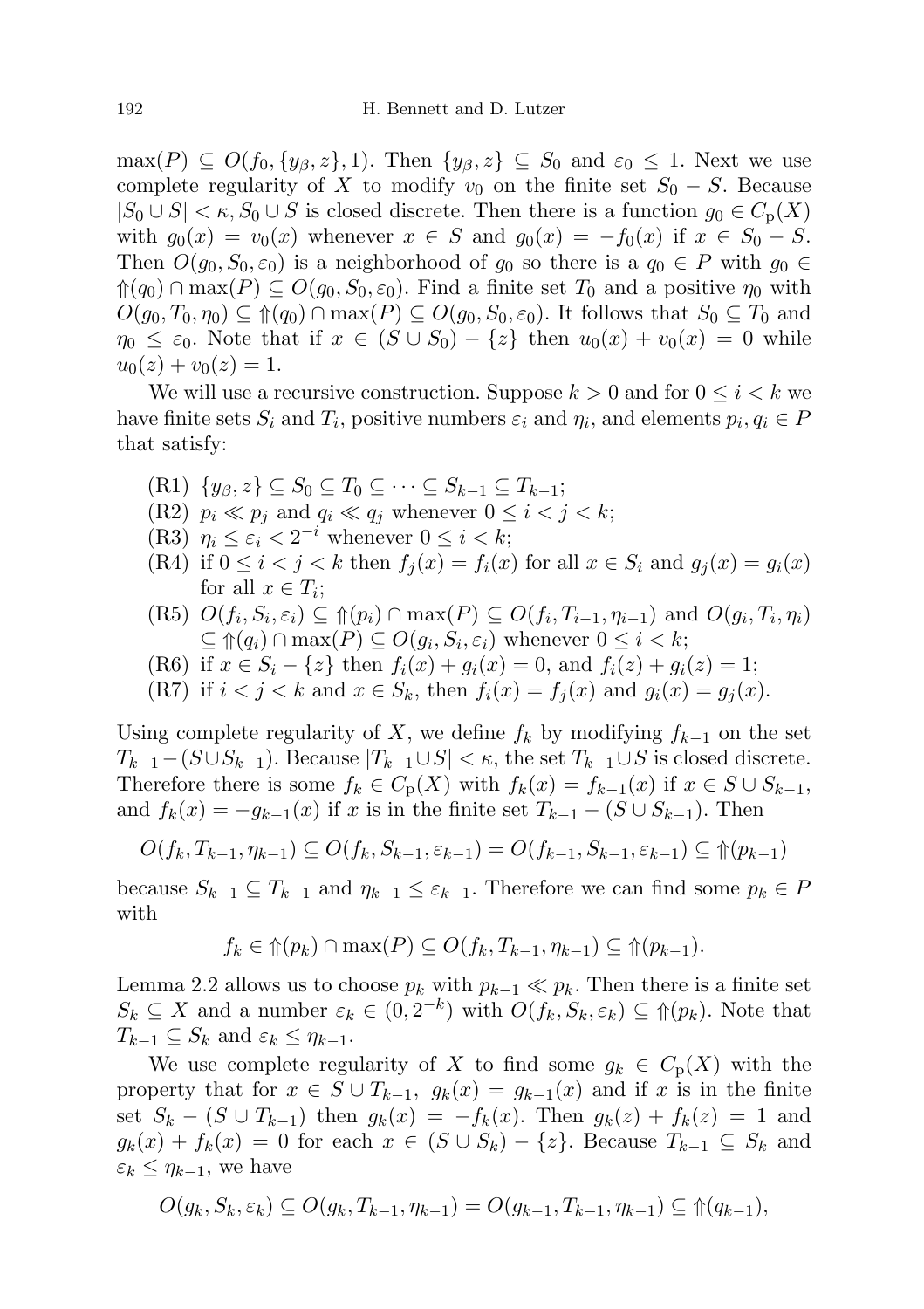so that we can find some  $q_k \in P$  with

$$
g_k \in \mathcal{p}(q_k) \cap \max(P) \subseteq O(g_k, S_k, \varepsilon_k) \subseteq \mathcal{p}(q_{k-1}).
$$

Lemma 2.2 allows us to choose  $q_k$  with  $q_{k-1} \ll q_k$ . Then there is a finite subset  $T_k \subseteq X$  and a positive  $\eta_k$  with

$$
O(g_k, T_k, \eta_k) \subseteq \Uparrow(q_k) \cap \max(P) \subseteq O(g_k, S_k, \varepsilon_k),
$$

from which it follows that  $S_k \subseteq T_k$  and  $\eta_k \leq \varepsilon_k$ .

This recursion produces  $S_k, T_k, f_k, g_k, \varepsilon_k, \eta_k, p_k$ , and  $q_k$  for each  $k < \omega$ . Note that  $\bigcup \{S_k : k < \omega\} = \bigcup \{T_k : k < \omega\}$ . Define  $D^+ = D \cup \{p_k : k < \omega\}$ ,  $E^+ = E \cup \{q_k : k < \omega\}$ , and  $S^+ = S \cup \bigcup \{S_k : k < \omega\}$ . Note that  $S^+$  is a closed, discrete subspace of X because its cardinality is less than  $\kappa$ . We claim that  $(\beta + 1, D^+, E^+, S^+)$  is an acceptable 4-tuple. We will show that (A1) through (A7) are satisfied by the new 4-tuple.

Conditions (A1) and (A2) are clear because  $\omega < \kappa$  by Lemma 4.1. To verify (A3) we will show that  $D^+$  is a bounded subset of P; the analogous assertion for  $E^+$  is proved similarly. If  $x \in S$ , then  $f_i(x) = f_i(x)$  for all i, j. If  $x \in S_k$  and if  $j > k$ , then  $f_j(x) = f_k(x)$ . Therefore, for each  $x \in \bigcup \{S_k :$  $k < \omega$ , the real number  $r_k = \lim\{f_k(x) : k \to \omega\}$  exists. We now invoke the hypothesis that  $X$  is completely regular and pseudo-normal. Lemma 2.3 gives us some function  $u_1 \in C_p(X) = \max(P)$  with  $u_1(x) = \lim\{f_k(x)$ :  $k \to \omega$  for each  $x \in S^+$ . Because  $(\beta, D, E, S)$  is an acceptable 4-tuple and  $u_1(x) = u_0(x)$  for all  $x \in S$ , we know that  $D \subseteq \downarrow (u_1)$ . Consider any  $p_k \in D^+$ . Because  $u_1(x) = f_k(x)$  for each  $x \in S_k$  we know that  $u_1 \in O(f_k, S_k, \varepsilon_k) \subseteq$  $\Uparrow(p_k)$  so that  $p_k \ll u_1$ . Hence  $D^+ \subseteq \downarrow(u_1)$ , showing that  $D^+$  is a bounded subset of  $P$ , as required in  $(A3)$ .

Because  $(\beta, D, E, S)$  is given as an acceptable 4-tuple, condition (A4) holds for the set D, and because  $p_k \ll p_{k+1}$  it also holds for all points of  $D^+ - D$ . To verify (A5) we will use the function  $u_1$  defined above, and any other  $u_2 \in C_p(X) = \max(P)$  with  $D^+ \subseteq \downarrow (u_2)$ . Because  $D \subseteq D^+$  condition (A5) for  $(\beta, D, E, S)$  shows that  $u_2(x) = u_1(x)$  for all  $x \in S$ . We also know that  $u_1(x) = f_k(x)$  for each  $x \in S_k$ , because of the way that  $u_1$  was defined. Fix some  $x \in S_k$  and consider any  $j > k$ . We know that  $f_i(x) = f_k(x)$ . Also,  $p_j \ll p_{j+1} \ll p_{j+2} \sqsubseteq u_2$  so that  $u_2 \in \mathcal{D}(p_{j+1}) \cap \max(P) \subseteq O(f_{j+1}, T_j, \eta_j) \subseteq$  $\tilde{O}(f_j, S_j, \varepsilon_j)$ . Hence  $|u_2(x) - f_k(x)| = |u_2(x) - f_j(x)| < \varepsilon_j < 2^{-j}$  for each  $j > k$ , so that  $u_2(x) = f_k(x) = u_1(x)$  as claimed.

To verify  $(A6)$ , consider the function  $u_1$  defined above and any other function  $u_2 \in C_p(X)$  with  $u_2(x) = u_1(x)$  for all  $x \in S^+$ . Because  $(\beta, D, E, S)$ is an acceptable 4-tuple we know that  $D \subseteq \{(u_2)$ . It remains to show that  $p_k \subseteq u_2$ . We note that if  $x \in S_k$  then  $u_2(x) = u_1(x) = f_k(x)$  so that  $u_2 \in O(f_k, S_k, \varepsilon_k) \subseteq \mathcal{P}(p_k)$ , giving  $p_k \ll u_2$  so that  $p_k \subseteq u_2$  as required.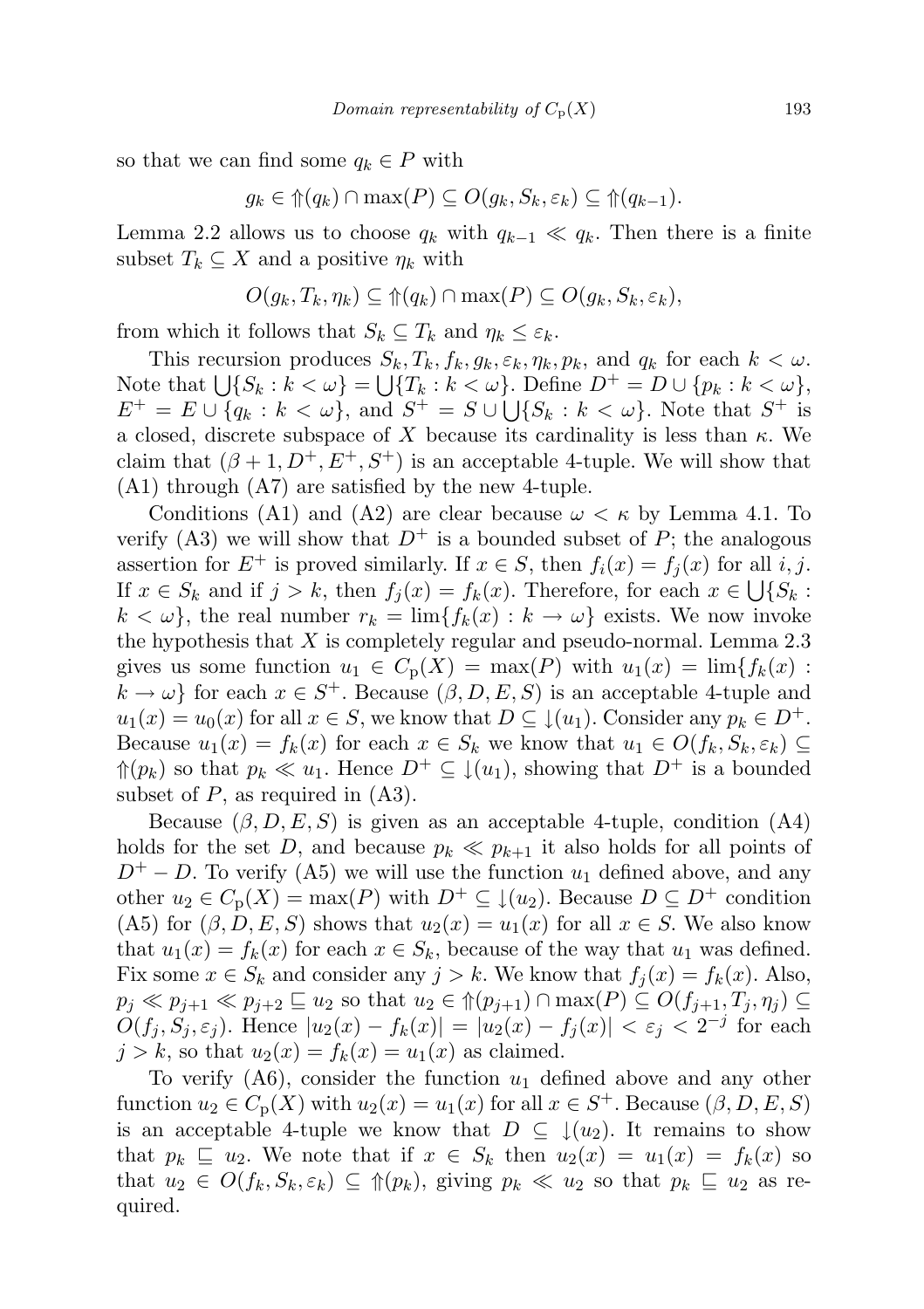To verify (A7), suppose  $u, v \in C_p(X)$  with  $D^+ \subseteq \mathcal{L}(u)$  and  $E^+ \subseteq \mathcal{L}(v)$ . Then  $D \subseteq \mathcal{L}(u)$  and  $E \subseteq \mathcal{L}(v)$  so that  $u(z) + v(z) = 1$  while  $u(x) + v(x) = 0$ for each  $x \in S - \{z\}$ . Consider any  $x \in S^+ - S$  and choose k with  $x \in S_k$ . Then  $u(x) = f_k(x)$  and  $v(x) = g_k(x)$  so that recursion condition (R6) gives the desired conclusion.

COROLLARY 4.3. Suppose  $X$  is completely regular. Then there is an acceptable 4-tuple  $(1, D, E, S)$ .

Proof. Part (A1) of the definition of acceptable 4-tuple requires that  $z \in S$ . Consequently, the 4-tuple  $(\beta, D, E, S) = (0, \emptyset, \emptyset, \emptyset)$  is not acceptable. However, the proof of Lemma 4.2 still applies and is designed in such a way that it could start with  $(\beta, D, E, S) = (0, \emptyset, \emptyset, \emptyset)$  and produce an acceptable 4-tuple  $(1, \{p_k : k < \omega\}, \{q_k : k < \omega\}, \bigcup \{S_k : k < \omega\})$  because the construction forces  $z, y_0 \in S_0$ . Notice that we do not need the pseudo-normality hypothesis to get the continuous function that bounds  $\{p_k : k < \omega\}$ , because  $\{p_k : k < \omega\}$  is a directed set in the domain P.

Lemma 4.4. Suppose X is completely regular and pseudo-normal, and that  $(\beta, D, E, S)$  is an acceptable 4-tuple. Fix  $p, q \in D$  and  $r, s \in E$ . Then there is an acceptable 4-tuple  $(\beta, D', E', S')$  with  $D \subseteq D', E \subseteq E', S \subseteq S'$ and with the property that some  $d \in D'$  and some  $e \in E'$  have  $p, q \ll d$  and  $r, s \ll e$ .

*Proof.* Because the given 4-tuple is acceptable, we may choose  $u_*, v_* \in$  $C_p(X) = \max(P)$  with  $D \subseteq \downarrow(u_*)$  and  $E \subseteq \downarrow(v_*)$ . Note that any functions  $u, v \in C_{\mathbf{p}}(X)$  that agree with  $u_*$  and  $v_*$  respectively on the closed discrete set S will also be upper bounds for D and E, respectively, in  $P$ .

Let  $u_0 = u_*$ . Because  $d \in D$ , condition (A4) gives  $p' \in D$  with  $p \ll$  $p' \subseteq u_0$  so that  $u_0 \in \mathcal{D}(p)$ . Similarly,  $u_0 \in \mathcal{D}(q)$  and  $v_* \in \mathcal{D}(r) \cap \mathcal{D}(s)$ . Choose  $d_0 \in P$  with  $u_0 \in \mathcal{M}(d_0) \subseteq \mathcal{M}(p) \cap \mathcal{M}(q)$ . In the light of Lemma 2.2 we may assume that  $p, q \ll d_0$ . Choose a finite set  $S_0$  and  $\varepsilon_0 \in (0, 2^0)$ with  $u_0 \in O(u_0, S_0, \varepsilon_0) \subset \mathcal{H}(d_0)$ . Because X is completely regular and S is closed in X, there is a function  $v_0 \in C_p(X)$  with  $v_0(x) = v_*(x)$  for each  $x \in S$  and  $v_0(x) = -u_0(x)$  for each x in the finite set  $S_0 - S$ . Then  $v_0 \in \hat{\mathcal{T}}(r) \cap \hat{\mathcal{T}}(s) \cap O(v_0, S_0, \varepsilon_0)$  so there is some  $e_0 \in P$  with

$$
v_0 \in \Uparrow(e_0) \cap \max(P) \subseteq \Uparrow(r) \cap \Uparrow(s) \cap O(v_0, S_0, \varepsilon_0),
$$

and then some finite set  $T_0$  and a positive  $\eta_0$  with  $v_0 \in O(v_0, T_0, \eta_0) \subseteq$  $\mathcal{L}(e_0) \cap \max(P) \subseteq O(v_0, S_0, \varepsilon_0)$ . It follows that  $S_0 \subseteq T_0$  and  $\eta_0 \leq \varepsilon_0$ .

The set  $S \cup S_0$  is closed and  $T_0 - (S \cup S_0)$  is finite. Because X is completely regular there is a function  $u_1 \in C_p(X)$  with  $u_1(x) = u_0(x)$  for each  $x \in S \cup S_0$  and  $u_1(x) = -v_0(x)$  for each  $x \in T_0 - (S \cup S_0)$ . Then  $O(u_1, T_0, \eta_0) \subseteq O(u_1, S_0, \varepsilon_0) = O(u_0, S_0, \varepsilon_0) \subseteq \mathcal{H}(d_0)$  so there is some  $d_1 \in P$ with  $u_1 \in \mathcal{m}(d_1) \cap \max(P) \subseteq O(u_1, T_0, \eta_0)$ . Lemma 2.2 allows us to choose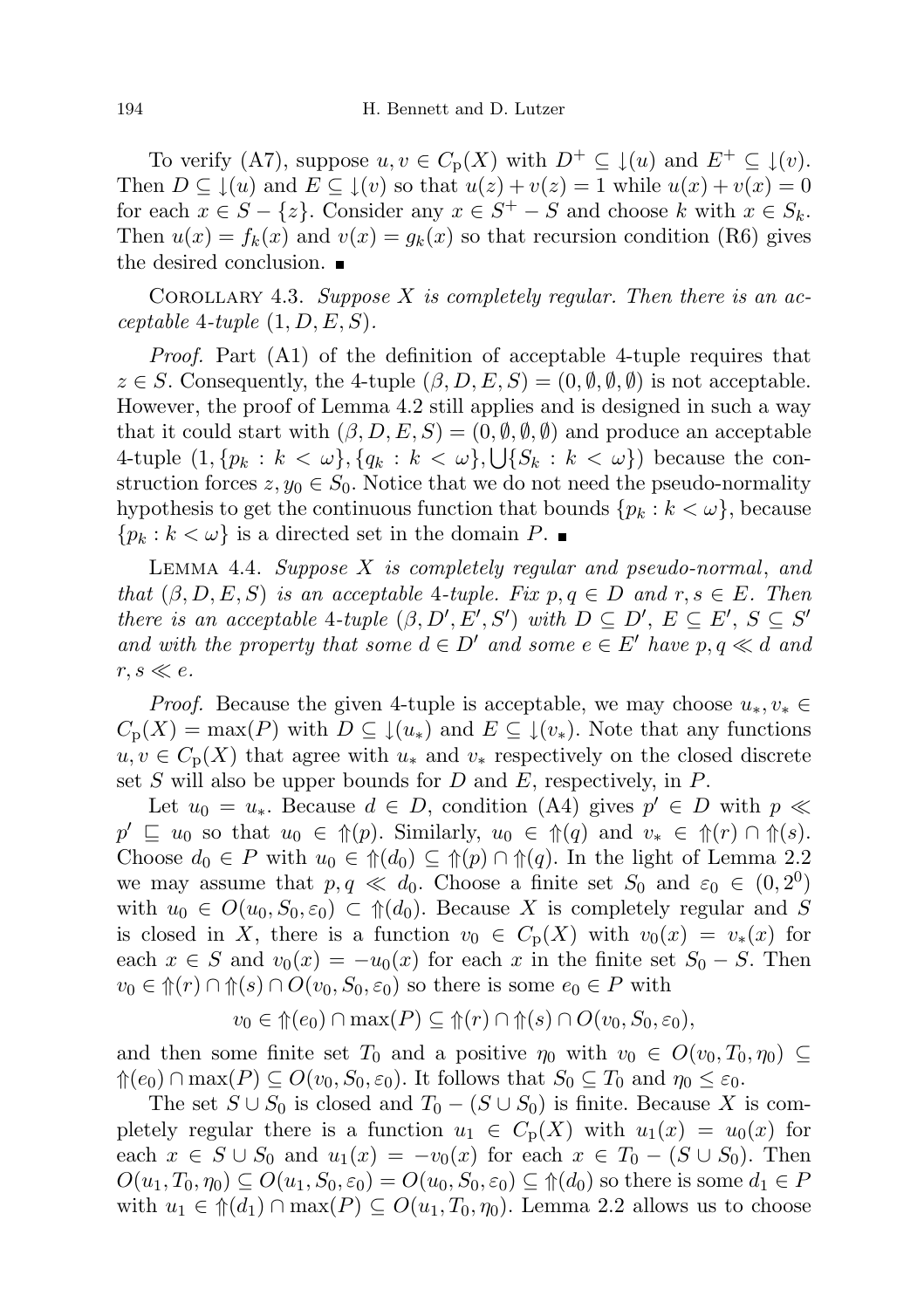$d_1$  with  $d_0 \ll d_1$ . Then we have a finite set  $S_1$  and a number  $\varepsilon_1 \in (0, 2^{-1})$ with  $O(u_1, S_1, \varepsilon_1) \subseteq \mathcal{F}(d_1) \cap \max(P) \subseteq O(u_1, T_0, \eta_0)$  so that  $T_0 \subseteq S_1$  and  $\varepsilon_1 \leq \eta_0$ .

Because the set  $S_1-(S\cup T_0)$  is finite, there is a function  $v_1 \in C_p(X)$  with  $v_1(x) = v_0(x)$  for all  $x \in S \cup T_0$  and  $v_1(x) = -u_1(x)$  for all  $x \in S_1 - (S \cup T_0)$ . Then  $O(v_1, S_1, \varepsilon_1) \subseteq O(v_1, T_0, \eta_0) = O(v_0, T_0, \eta_0) \subseteq \mathcal{D}(\varepsilon_0)$ . This allows us to find  $e_1 \in P$  with  $v_1 \in \Uparrow(e_1) \cap \max(P) \subseteq O(v_1, S_1, \varepsilon_1) \subseteq \Uparrow(e_0)$  and with  $e_0 \ll e_1$ . We find a finite  $T_1$  and a positive  $\eta_1$  with  $O(v_1, T_1, \eta_1) \subseteq$  $\mathcal{P}(e_1) \cap \max(P) \subseteq O(v_1, S_1, \varepsilon_1)$ . Then  $S_1 \subseteq T_1$  and  $\eta_1 \leq \varepsilon_1$ .

This recursion produces  $u_k, v_k, S_k, T_k, \varepsilon_k$ , and  $\eta_k$  just as in Lemma 4.2, and just as in that lemma, if we let  $D' = D \cup \{d_k : k < \omega\}$ ,  $E' =$  $E \cup \{e_k : k < \omega\}$ , and  $S = S \cup \bigcup \{S_k : k < \omega\}$  we obtain an acceptable 4-tuple  $(\beta, D', E', S')$ . The hypothesis of pseudo-normality is used when we invoke Lemma 2.3 in the proof that the sets  $D'$  and  $E'$  are bounded subsets of P. Because  $p, q \ll d_0 \in D'$  and  $r, s \ll e_0 \in E'$ , the lemma is proved. ■

Recall that an acceptable 4-tuple  $(\beta, D, E, S)$  is fully acceptable provided the sets D and E are *directed* subsets of P, rather than just bounded in P. The next lemma is the first in this section that seems to require the full force of the normality of X.

LEMMA 4.5. Suppose X is normal and that  $(\beta, D, E, S)$  is an acceptable 4-tuple. Then there is a fully acceptable 4-tuple  $(\beta, D^*, E^*, S^*)$  with the property that  $D \subseteq D^*$ ,  $E \subseteq E^*$ , and  $S \subseteq S^*$ .

Proof. Using transfinite induction, we will show that there is an acceptable 4-tuple  $(\beta, D^{(1)}, E^{(1)}, S^{(1)})$  with  $D \subseteq D^{(1)}, E \subseteq E^{(1)},$  and  $S \subseteq S^{(1)},$ and with the property that for any  $p, q \in D$  and any  $r, s \in E$ , some  $d \in D^{(1)}$ has  $p, q \ll d$  and some  $e \in E^{(1)}$  has  $r, s \ll e$ . Once that part of the proof is completed, we will apply it recursively to obtain acceptable 4-tuples  $(\beta, D^{(k)}, E^{(k)}, S^{(k)})$  with  $D^{(k)} \subseteq D^{(k+1)}$ ,  $E^{(k)} \subseteq E^{(k+1)}$ , and  $S^{(k)} \subseteq S^{(k+1)}$ so that each pair  $p, q \in D^{(k)}$  has some  $d \in D^{(k+1)}$  with  $p, q \ll d$  and such that an analogous statement holds for  $E^{(k)}$  and  $E^{(k+1)}$ . Then we let  $D^* = \bigcup \{ D^{(k)} : k < \omega \}, E^* = \bigcup \{ E^{(k)} : k < \omega \}, \text{ and } S^* = \bigcup \{ S^{(k)} : k < \omega \}.$ Then the sets  $D^*$  and  $E^*$  are directed subsets of P so that the resulting 4-tuple  $(\beta, D^*, E^*, S^*)$  is fully acceptable, as required.

To construct  $D^{(1)}$  and  $E^{(1)}$ , we well order the sets  $D \times D$  and  $E \times E$  as  $\{(p_{\alpha}, q_{\alpha}) : \alpha < \max(|\beta|, \omega)\}\$ and  $\{(r_{\alpha}, s_{\alpha}) : \alpha < \max(|\beta|, \omega)\}\$ respectively. Repetitions are allowed, if necessary. Let  $D_0 = D$ ,  $E_0 = E$ , and  $S_0 = S$ .

We use Lemma 4.4 to extend  $(\beta, D_0, E_0, S_0)$  to an acceptable 4-tuple  $(\beta, D_1, E_1, S_1)$  such that some  $d \in D_1$  and some  $e \in E_1$  have  $p_0, q_0 \ll d$  and  $r_0, s_0 \ll e.$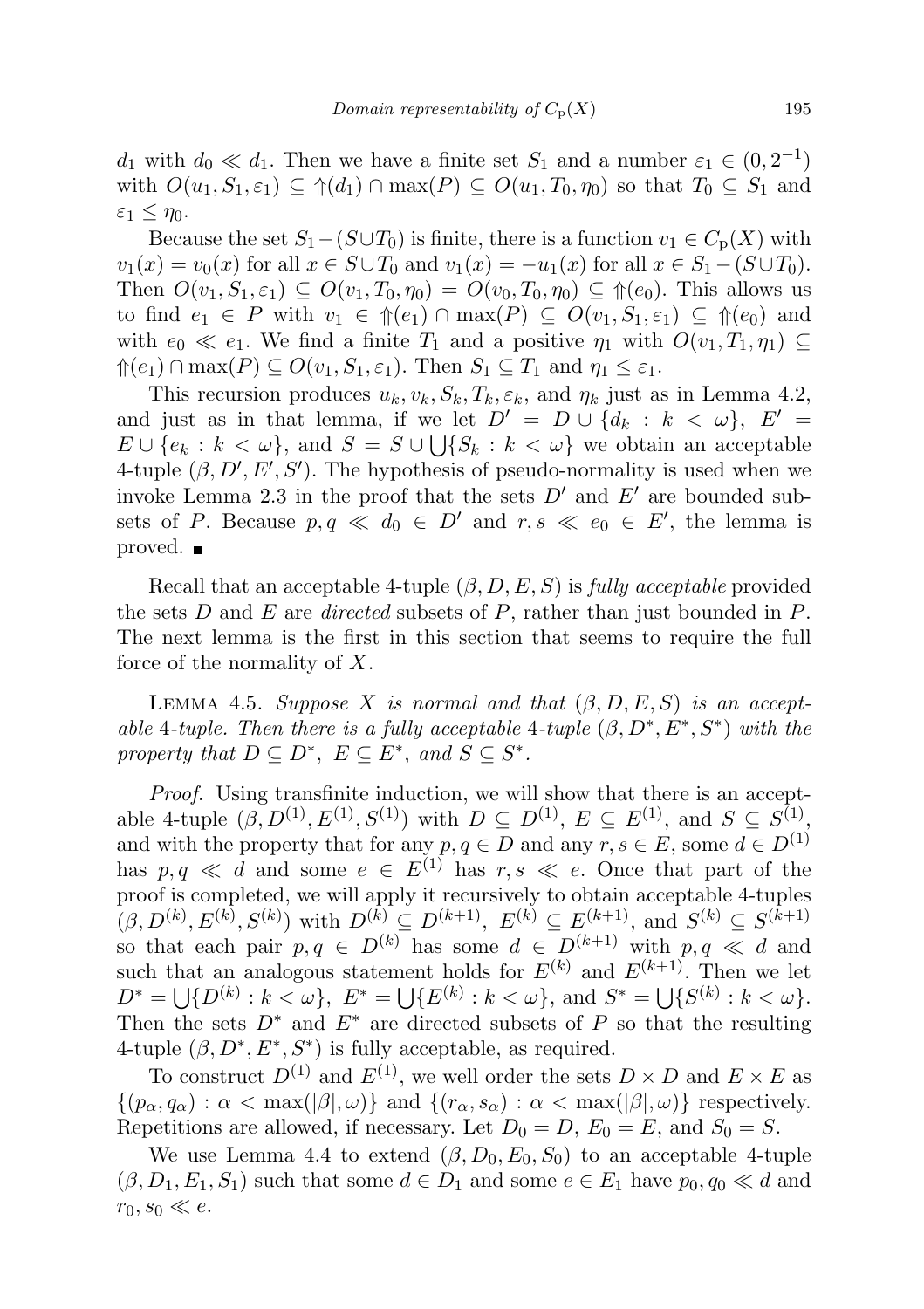Suppose  $\gamma < \max(|\beta|, \omega)$  and that for each  $\alpha < \gamma$  we have an acceptable 4-tuple  $(\beta, D_{\alpha}, E_{\alpha}, S_{\alpha})$  with the properties that

 $(a_{\gamma})$  if  $\delta < \eta < \gamma$  then  $D_{\delta} \subseteq D_{\eta}$ ,  $E_{\delta} \subseteq E_{\eta}$ , and  $S_{\delta} \subseteq S_{\eta}$ ;  $(b_{\gamma})$  if  $\delta < \eta < \gamma$  then some  $d \in D_{\eta}$  and  $e \in E_{\eta}$  have  $p_{\delta}, q_{\delta} \ll d$  and  $r_{\delta}, s_{\delta} \ll e$ .

In case  $\gamma = \eta + 1$ , use Lemma 4.4 to extend  $(\beta, D_{\eta}, E_{\eta}, S_{\eta})$  to  $(\beta, D_{\eta+1}, S_{\eta})$  $E_{n+1}, S_{n+1}$ ). The remaining case is where  $\gamma$  is a limit ordinal. Define  $D_{\gamma} =$  $\bigcup \{D_\eta : \eta < \gamma\},\ E_\gamma = \bigcup \{E_\eta : \eta < \gamma\}\$ and  $S_\gamma = \bigcup \{S_\eta : \eta < \gamma\}.$  We claim that  $(\beta, D_{\gamma}, E_{\gamma}, S_{\gamma})$  is an acceptable 4-tuple. There are several things to verify. (A1) clearly holds. Consider (A2). Each  $D<sub>\eta</sub>$  has cardinality less than or equal to  $\max(|\beta|, \omega)$  and there are at most  $|\gamma|$ -many of them, where  $|\gamma| \leq \gamma < \max(|\beta|, \omega)$ , so that  $|D_{\gamma}| \leq \max(|\beta|, \omega)$ . Similarly,  $E_{\gamma}$  and  $S_{\gamma}$  have cardinality less than or equal to max $(|\beta|, \omega)$ .

Next we show that  $D_{\gamma}$  is a bounded subset of P. Because  $S_{\gamma}$  has cardinality less than  $\kappa$ ,  $S_{\gamma}$  is closed an discrete in X. For each  $\alpha < \gamma$  choose some  $u_{\alpha} \in C_{\mathbf{p}}(X)$  with  $D_{\alpha} \subseteq \mathcal{L}(u_{\alpha})$ . Note that if  $\delta < \eta < \gamma$ , then  $D_{\delta} \subseteq$  $D_{\eta} \subseteq \mathcal{L}(u_{\eta})$ . Property (A5) applied to  $u_{\delta}$  and  $u_{\eta}$  shows that  $u_{\eta}(x) = u_{\delta}(x)$ for each  $x \in S_\delta$ . Therefore for each  $x \in S_\gamma$ ,  $\lim\{u_\alpha(x) : \alpha \to \gamma\}$  is a real number so that the rule  $x \to \lim\{u_\alpha(x) : \alpha \to \gamma\}$  gives a function from the closed discrete subspace  $S_{\gamma}$  into the space of real numbers. Normality of X provides a function  $u_{\gamma} \in C_{p}(X)$  that has  $u_{\gamma}(x) = \lim\{u_{\eta}(x) : \eta \to \gamma\}$ , and this  $u_{\gamma} \in \max(P)$  is an upper bound for each set  $D_{\eta}$  with  $\eta < \gamma$ . Therefore  $u_{\gamma}$  is also an upper bound for  $D_{\gamma}$ . Similarly,  $E_{\gamma}$  is a bounded subset of P.

Properties (A4)–(A7) hold for  $D_{\gamma}$  and  $E_{\gamma}$  because they hold for each  $D_{\eta}$ and  $E_{\eta}$  with  $\eta < \gamma$ .

The above transfinite recursion gives acceptable 4-tuples  $(\beta, D_{\gamma}, E_{\gamma}, S_{\gamma})$ for each  $\gamma$  < max( $|\beta|, \omega$ ) with the properties  $(a_{\gamma})$  and  $(b_{\gamma})$ . Because  $\max(|\beta|, \omega)$  is a limit ordinal less than  $\kappa$ , we obtain the desired extension  $(\beta, D^{(1)}, E^{(1)}, S^{(1)})$  by letting  $D^{(1)} = \bigcup \{D_{\gamma} : \gamma < \max(|\beta|, \omega)\}, E^{(1)} =$  $\bigcup \{E_\gamma : \gamma < \max(|\beta|, \omega)\}\$ and  $S^{(1)} = \bigcup \{S_\gamma : \gamma < \max(|\beta|, \omega)\}\.$  Then, as explained in the proof's first paragraph, we obtain the desired fully acceptable 4-tuple.  $\blacksquare$ 

COROLLARY 4.6. If X is normal, then there is a fully acceptable 4-tuple  $(1, D^*, E^*, S^*)$ .

*Proof.* By Corollary 4.3, there is an acceptable 4-tuple  $(1, D, E, S)$ . Now apply Lemma 4.5 to that acceptable 4-tuple to produce the required fully acceptable  $(1, D^*, E^*, S^*)$ .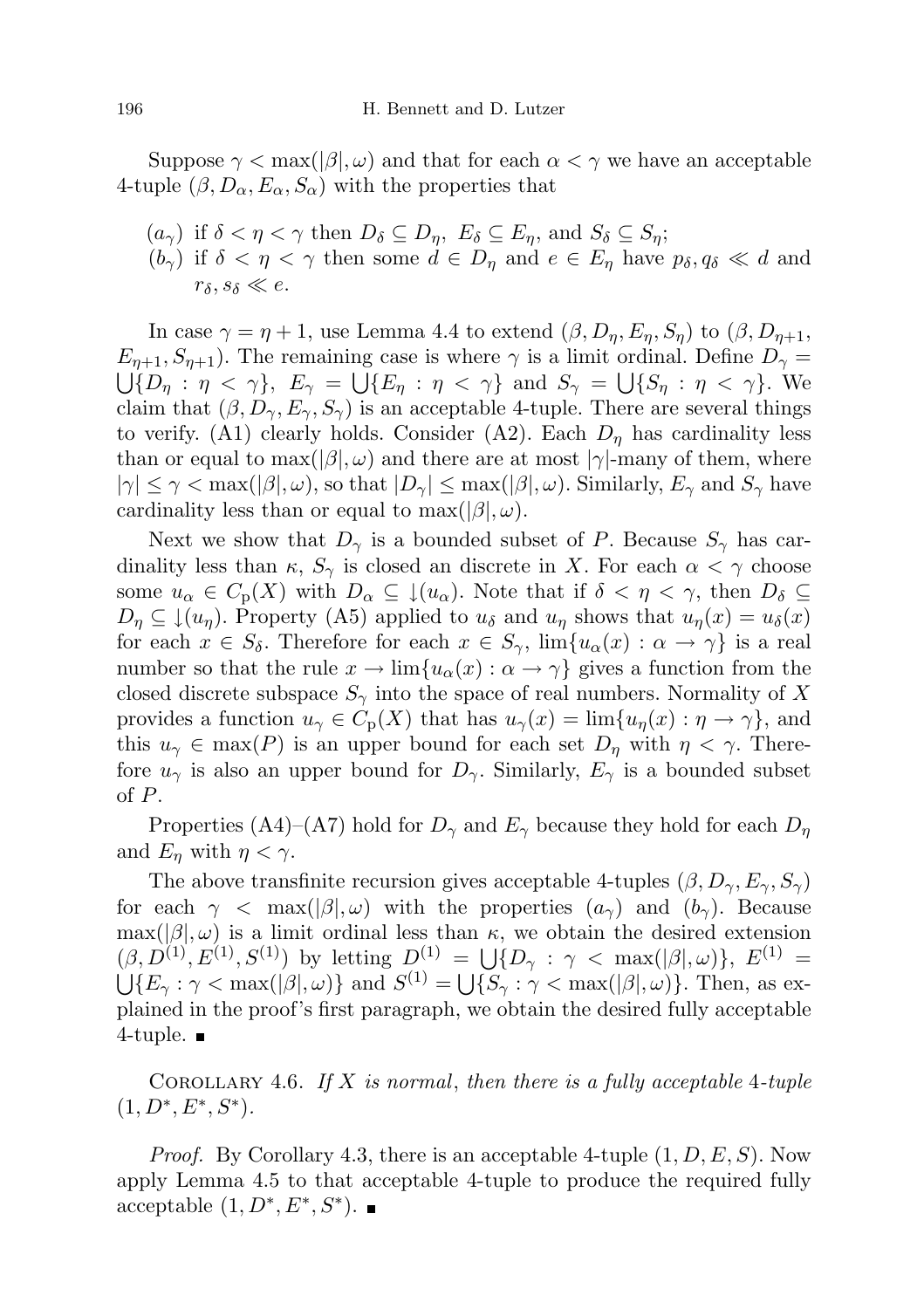LEMMA 4.7. Suppose X is normal. Let  $\Phi$  be a maximal chain in the nonempty poset  $(\Psi, \preceq)$ . For any 4-tuple in  $\Phi$ , let  $\pi_1$  be first-coordinate projection. Then the set  $\pi_1[\Phi] = {\pi_1(\beta, D, E, S) : (\beta, D, E, S) \in \Phi}$  is cofinal in κ.

*Proof.* Write  $I = \pi_1[\Phi]$  and  $\lambda = \sup(I)$ . Then  $\lambda \leq \kappa$ . If  $\lambda = \kappa$  there is nothing to prove. For contradiction, suppose  $\lambda < \kappa$ . If  $\lambda \in I$  then choose  $(\lambda, D, E, S) \in \Phi$ . Because X is completely regular and pseudo-normal we may apply Lemma 4.2 to  $(\lambda, D, E, S)$  to produce an acceptable 4-tuple  $(\lambda + 1, D', E', S')$  with  $D \subseteq D', E \subseteq E'$ , and  $S \subseteq S'$ . Then, because X is normal, we may apply Lemma 4.5 to  $(\lambda + 1, D', E', S')$  to produce a fully acceptable 4-tuple  $(\lambda + 1, D^*, E^*, S^*)$  with  $D \subseteq D' \subseteq D^*, E \subseteq E' \subseteq E^*$ , and  $S \subseteq S' \subseteq E^*$ . But then  $\Phi \cup \{(\lambda+1, D^*, E^*, S^*)\}$  is a chain in  $\Psi$  that is strictly larger than  $\Phi$ , and that is impossible. Hence  $\lambda \notin I$ . Therefore  $\lambda$  is an infinite limit ordinal.

Because  $\Phi$  is a chain in  $(\Psi, \preceq)$ , we may index the elements of  $\Phi$  in a monotonic way using their first coordinates. This allows us to write  $\Phi =$  $\{(\beta, D_{\beta}, E_{\beta}, S_{\beta}) : \beta \in I\}$  with  $D_{\beta} \subseteq D_{\gamma}$ ,  $E_{\beta} \subseteq E_{\gamma}$ , and  $S_{\beta} \subseteq S_{\gamma}$  whenever  $\beta < \gamma$  are in *I*. Let  $D^{**} = \bigcup \{D_{\beta} : \beta \in I\}$ ,  $E^{**} = \bigcup \{E_{\beta} : \beta \in I\}$  and  $S^{**} = \bigcup \{ S_\beta : \beta \in I \}.$  We claim that  $(\lambda, D^{**}, E^{**}, S^{**})$  is a fully acceptable 4-tuple.

Because  $\lambda < \kappa$ , property (A1) is immediate. To prove (A2) consider  $D^{**}$ . This set is a union of at most  $|\lambda|$ -many sets, each of cardinality less than or equal to  $\max(|\gamma|, \omega)$  where  $\gamma < \lambda < \kappa$ . Hence each of the sets  $D_{\beta}$  used to construct  $D^{**}$  has cardinality less than  $|\lambda|$  and there are at most  $|\lambda|$ -many of them, so that  $D^{**}$  has cardinality less than or equal to  $|\lambda| = \max(|\lambda|, \omega)$ . The same statement holds for  $E^{**}$  and  $S^{**}$ . Property (A3) holds because  $D^{**}$  and  $E^{**}$  are unions of chains of directed subsets of P, and therefore both  $D^{**}$  and  $E^{**}$  are directed subsets of P.

Properties (A4)–(A7) follow directly from the definitions of  $D^{**}, E^{**}$ and  $S^{**}$  as unions of chains of acceptable 4-tuples. But now we contradict maximality of  $\Phi$  because  $(\lambda, D^{**}, E^{**}, S^{**}) \in \Psi$  is strictly above every member of  $\Phi$ .

At this point the reader will see that all of the lemmas needed in the previous section have been established.

5. What to do without normality. In the results of the previous section, only Lemma 4.5, Corollary 4.6, and Lemma 4.7 used the normality hypothesis. In those three cases, normality was the key to extending a certain function defined on a possibly uncountable closed discrete subset of X to be a continuous function on all of  $X$ . We do not know how to get around this problem, so we ask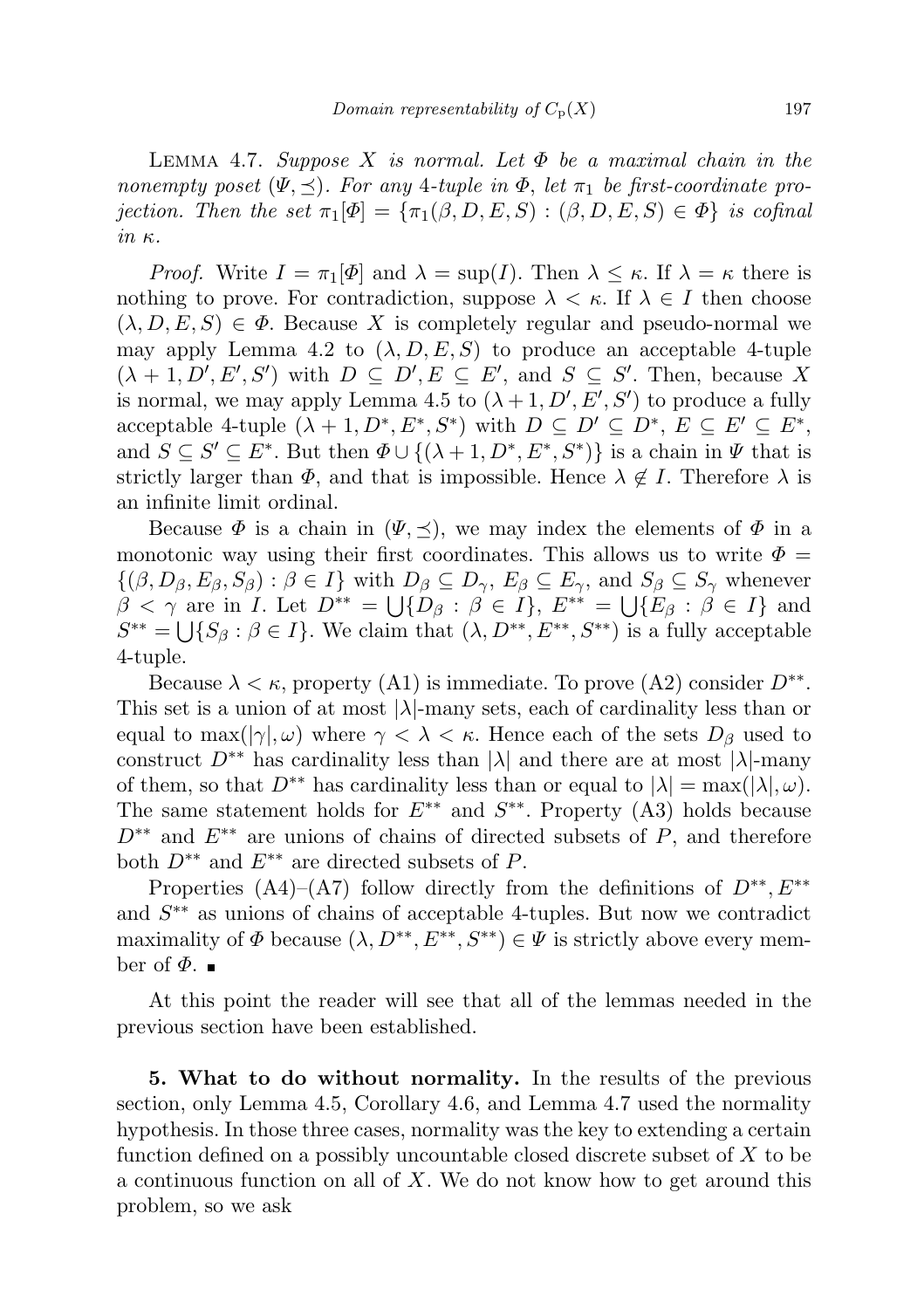QUESTION 5.1. Suppose  $X$  is completely regular and pseudo-normal. If  $C_p(X)$  is domain representable, must X be discrete? Suppose X is completely regular but not discrete. Can  $C_p(X)$  be domain representable?

As a partial answer to that question, we can prove:

PROPOSITION 5.2. Suppose  $X$  is completely regular and pseudo-normal. Then  $C_p(X)$  is Scott-domain representable if and only if X is discrete.

*Proof.* As before, it is enough to prove that if  $C_p(X)$  is Scott-domain representable, then X is discrete. Suppose X is not discrete and yet  $C_p(X)$ is represented by the Scott domain  $(P, \subseteq)$ . Let  $\kappa$  be the smallest cardinal such that some subset  $Y \subseteq X$  has cardinality  $\kappa$  and is not closed. Well order  $Y = \{y_\alpha : \alpha < \kappa\}$ . Fix a limit point  $z \in \text{cl}(Y) - Y$ . Define an acceptable 4-tuple as before and let  $\Psi'$  be the collection of all acceptable 4-tuples. Then Corollary 4.3 shows that  $\Psi' \neq \emptyset$ . Let  $\preceq$  be the partial order used in the previous section and let  $\Phi'$  be a maximal chain in  $\Psi'$ . Write  $I' = \pi_1[\Phi']$  and write  $\Phi' = \{(\beta, D, E, S) : \beta \in I'\}$ . We claim that I' is cofinal in  $\kappa$ . If not, then the ordinal  $\lambda' = \sup(I')$  has  $\lambda' < \kappa$ . If  $\lambda' \in I'$ , choose  $(\lambda', D, E, S) \in \Phi'$  and use Lemma 4.2 to extend  $(\lambda', D, E, S)$  by one step to an acceptable 4-tuple  $(\lambda' + 1, D', E', S')$ . But that is impossible because  $\Phi'$ is a maximal chain in  $\Psi'$ , so  $\lambda' \notin I'$ . Then  $\lambda'$  is an infinite limit ordinal. Let  $D' = \bigcup \{D_{\beta} : \beta \in I'\}, E' = \bigcup \{E_{\beta} : \beta \in I'\}, \text{ and } S' = \bigcup \{S_{\beta} : \beta \in I'\}.$  We claim that  $D'$  is a bounded subset of  $P$ .

For each  $\beta \in I'$  we know that  $D_{\beta}$  is a bounded subset of P so that, F being a Scott domain,  $\sup(D_\beta) \in P$ . Note that if  $\beta < \gamma$  both belong to I' then  $D_{\beta} \subseteq D_{\gamma}$  so that  $\sup(D_{\beta}) \sqsubseteq \sup(D_{\gamma})$ . Hence the set  $\{\sup(D_{\beta}) : \beta \in I'\}$ is a directed subset of  $P$  (in fact, a chain in  $P$ ), so that because  $P$  is a domain,  $\sup(\{\sup(D_\beta): \beta \in I'\}) \in P$ , and that element of P is an upper bound in F for the set  $D'$ . Similarly,  $E'$  is a bounded subset of P. (Note that we avoided the use of normality.) Because  $\lambda'$  is a limit ordinal, the other properties of an acceptable 4-tuple hold for  $(\lambda', D', E', S')$  precisely because they hold for the members of  $\Phi'$  out of which  $(\lambda', D', E', S')$  was constructed. But then  $\Phi' \cup \{(\lambda', D', E', S')\}$  is a chain in  $\Psi'$  that is strictly larger than  $\Phi'$ , and that is impossible. Therefore the set  $I'$  is cofinal in  $\kappa$ .

For each  $\beta \in I'$ , sup $(D_{\beta}) \in P$  because  $D_{\beta}$  is a bounded subset of the Scott domain P, and the set  $\{\sup(D_\beta) : \beta \in I'\}$  is a directed subset (in fact, a chain) in the domain P. Hence there is some element  $u^* \in \max(P)$  $C_{\rm p}(X)$  that is an upper bound for  $\{\sup(D_\beta): \beta \in I'\}$ . Similarly, there is some  $v^* \in \max(P) = C_p(X)$  that is an upper bound for the directed set  $\{\sup(E_{\beta}) : \beta \in I'\}.$ 

Consider any  $y_{\alpha} \in Y$ . Because I' is cofinal in  $\kappa$ , some  $\beta \in I'$  has  $\alpha < \beta$ . Because  $\sup(D_\beta) \subseteq u^*, D_\beta \subseteq \downarrow(u^*),$  Similarly,  $E_\beta \subseteq \downarrow(v^*).$  Therefore